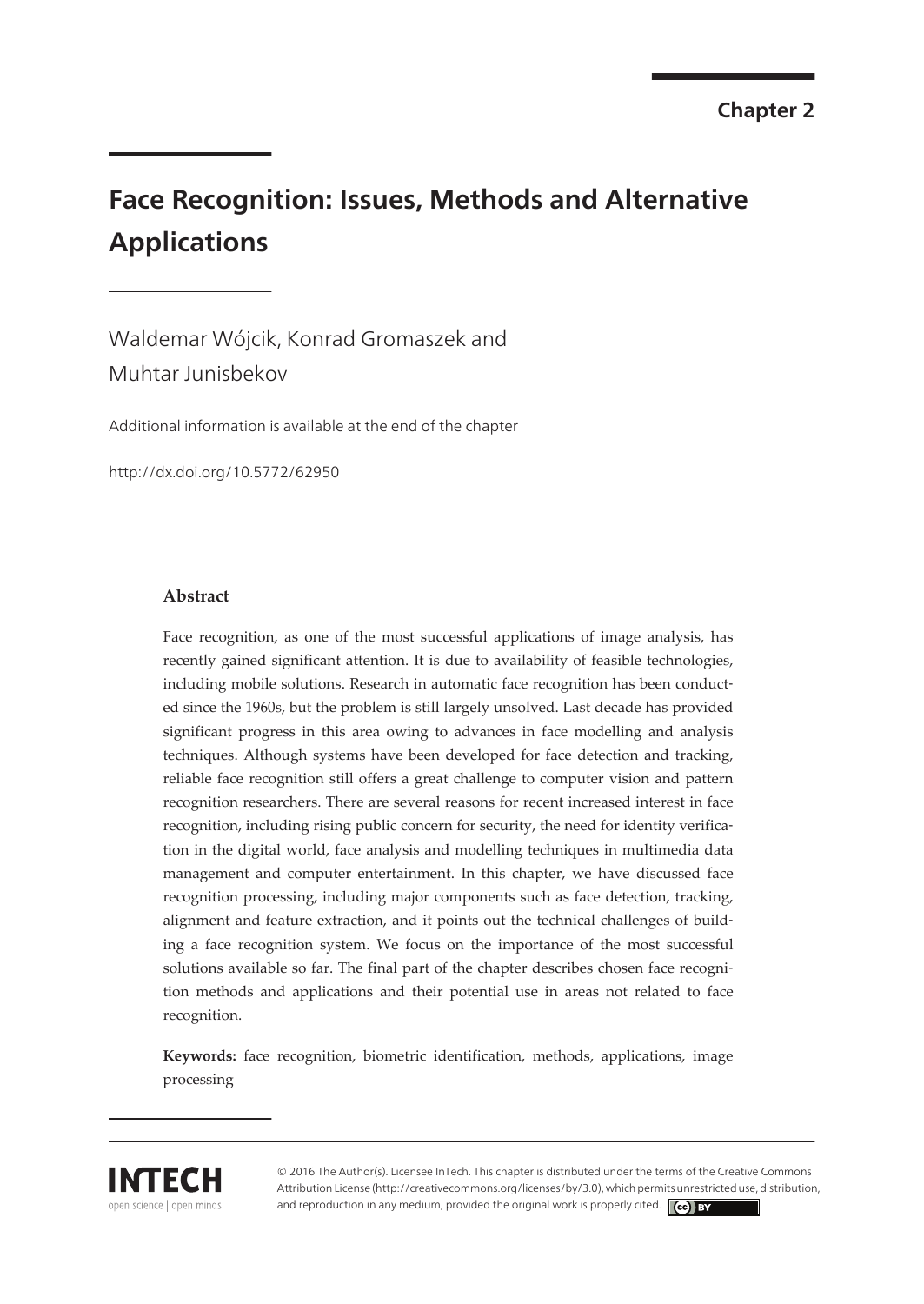## **1. Introduction**

Recent advances in automated face analysis, pattern recognition and machine learning have made it possible to develop automatic face recognition systems to address these applications. On the one hand, recognising face is natural process, because people usually do it effortlessly without much conscious. On the other hand, application of this process in area of computer vision remains a difficult problem. Being part of a biometric technology, automated face recognition has a plenty of desirable properties. They are based on the important advantage non‐invasiveness. The various biometric methods can be distinguished into physiological (fingerprint, DNA, face) and behavioural (keystroke, voice print) categories. The physiologi‐ cal approaches are more stable and non‐alterable, except by severe injury. Behavioural patterns are more sensitive to human overall condition, such as stress, illness or fatigue.

The brief analysis of the face detection techniques using effective statistical learning methods seems to be crucial as practical and robust solutions.

**Figure 1** points out the basic elements of the typical face recognition system.



Figure 1. Crucial elements of the typical face recognition system.

Face detection performance is a key issue, so techniques for dealing with non-frontal face detection are discussed. Subspace modelling and learning‐based dimension reduction methods are fundamental to many current face recognition techniques. Discovering such subspaces so as to extract effective features and construct robust classifiers stands another challenge in this area. Face recognition has merits of both high accuracy and low intrusive, so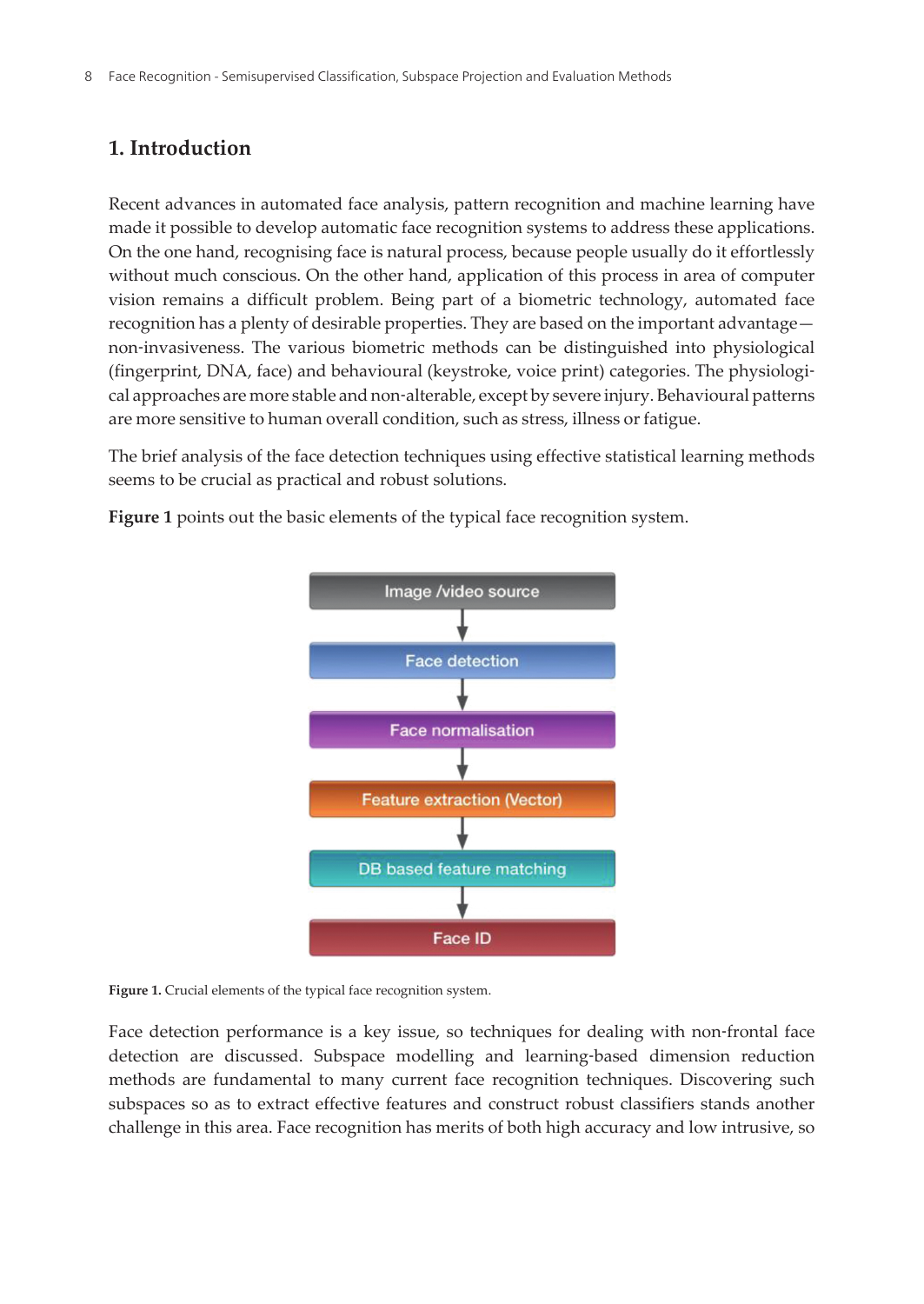it has drawn the attention of the researches in various fields from psychology, image processing to computer vision.

The first stage is face detection in the acquired image that is regardless of scale and location. It often uses an advanced filtering procedure to distinguish locations that represent faces and filters them with accurate classifiers. It is notable that all translations, scaling and rotational variations have to be dealt in the face detection phase. For example, regarding to [\[1,2](#page-13-0)], facial expressions and hairstyle changes or smiling and frowning face still stands important varia‐ tions during pattern recognition stage.

In the next step, anthropometric data set-based system predicts the approximate location of the principal features such as eyes, nose and mouth. Of course, whole procedure is repeated to predict the subfeatures, relative to principal features, and verified with collocation statistic to reject any mislocated features.

Dedicated anchor points are generated as the result of geometric combinations in the face image and then it starts the actual process of recognition. It is carried out by finding local representation of the facial appearance at each of the anchor points. The representation scheme depends on approach. In order to deal with such complication and find out the true invariant for recognition, researchers have developed various recognition algorithms.

There are several boundaries for current face recognition technology (FERET). In [\[3,4](#page-13-0)] was provided early benchmark of face recognition technologies. While under ideal conditions, performance is excellent, under conditions of changing illumination, expression, resolution, distance or aging, performance decreases significantly. It is the fact that face recognition systems are still not very robust regarding to deviations from ideal face image. Another problem is an effective way of storing and access granting to facial code (or facial template) stored as a set of features and extracted from image or video.

Considering roughly presented elements above of the complex process of face recognition, a number of limitations and imperfections can be seen. They require clarification or replacing by new algorithms, methods or even technologies.

In this chapter, we have discussed face recognition processing, including major components such as face detection, tracking, alignment and feature extraction, and it points out the technical challenges of building a face recognition system. We focus on the importance of the most successful solutions available so far.

The final part of the chapter describes chosen face recognition methods and applications and their potential use in areas not related to face recognition.

The need for this study is justified by an invitation to participate in the further development of a very interesting technology, which is face recognition.

Despite the fact, there is continual performance improvement regarding several face recognition technology areas, and it is worth to note that current applications also impose new requirements for its further development.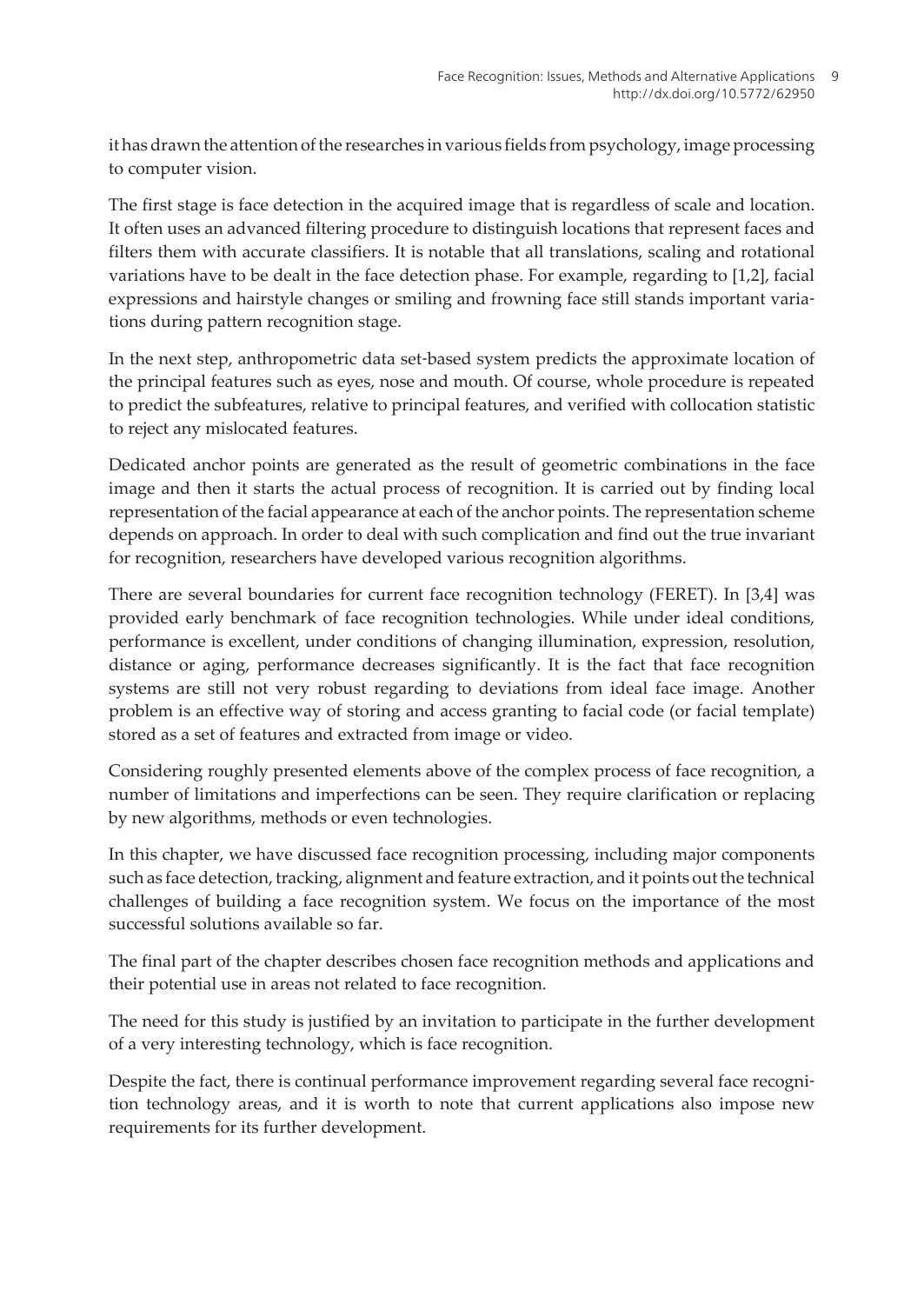## **2. Previous methods**

#### **2.1. Classical face recognition algorithms**

There has been a rapid development of the reliable face recognition algorithms in the last decade. The traditional face recognition algorithms can be categorised into two categories: holistic features and local feature approaches. The holistic group can be additionally divided into linear and nonlinear projection methods.

Many applications have shown good results of the linear projection appearance‐based methods such as principal component analysis (PCA) [\[5\]](#page-13-0), independent component analysis (ICA) [[6](#page-13-0)], linear discriminate analysis (LDA) [\[7,8\]](#page-13-0), 2DPCA [[9](#page-14-0)] and linear regression classifier (LRC) [[10\]](#page-14-0).

However, due to large variations in illumination conditions, facial expression and other factors, these methods may fail to adequately represent the faces. The main reason is that the face patterns lie on a complex nonlinear and non-convex manifold in the high-dimensional space.

In order to deal with such cases, nonlinear extensions have been proposed like kernel PCA (KPCA), kernel LDA (KLDA) [\[11](#page-14-0)] or locally linear embedding (LLE) [[12\]](#page-14-0). The most nonlinear methods using the kernel techniques, where the general idea consists of mapping the input face images into a higher-dimensional space in which the manifold of the faces is linear and simplified. So the traditional linear methods can be applied.

Although PCA, LDA and LRC are considered as linear subspace learning algorithms, it is notable that PCA and LDA methods focus on the global structure of the Euclidean space, whereas LRC approach focuses on local structure of the manifold.

These methods project face onto a linear subspace spanned by the eigenface images. The distance from face space is the orthogonal distance to the plane, whereas the distance in face space is the distance along the plane from the mean image. These both distances can be turned into Mahalanobis distances and given probabilistic interpretations [\[13](#page-14-0)].

Following these, there have been developed: KPCA [[14\]](#page-14-0), kernel ICA [[15\]](#page-14-0) and generalised linear discriminant analysis [[16\]](#page-14-0).

Despite strong theoretical foundation of kernel‐based methods, the practical application of these methods in face recognition problems, however, does not produce a significant im‐ provement compared with linear methods.

Another family of nonlinear projection methods has been introduced. They inherited the simplicity from the linear methods and the ability to deal with complex data from the nonlinear ones. Among these methods, it is worth to underline: LLE [[17\]](#page-14-0) and locality preserving projection (LPP) [[18\]](#page-14-0). They produce a projection scheme for training data only, but their capability to project new data items is questionable.

In the second category, local appearance features have certain advantages over holistic features. These methods are more stable to local changes such as expression, occlusion and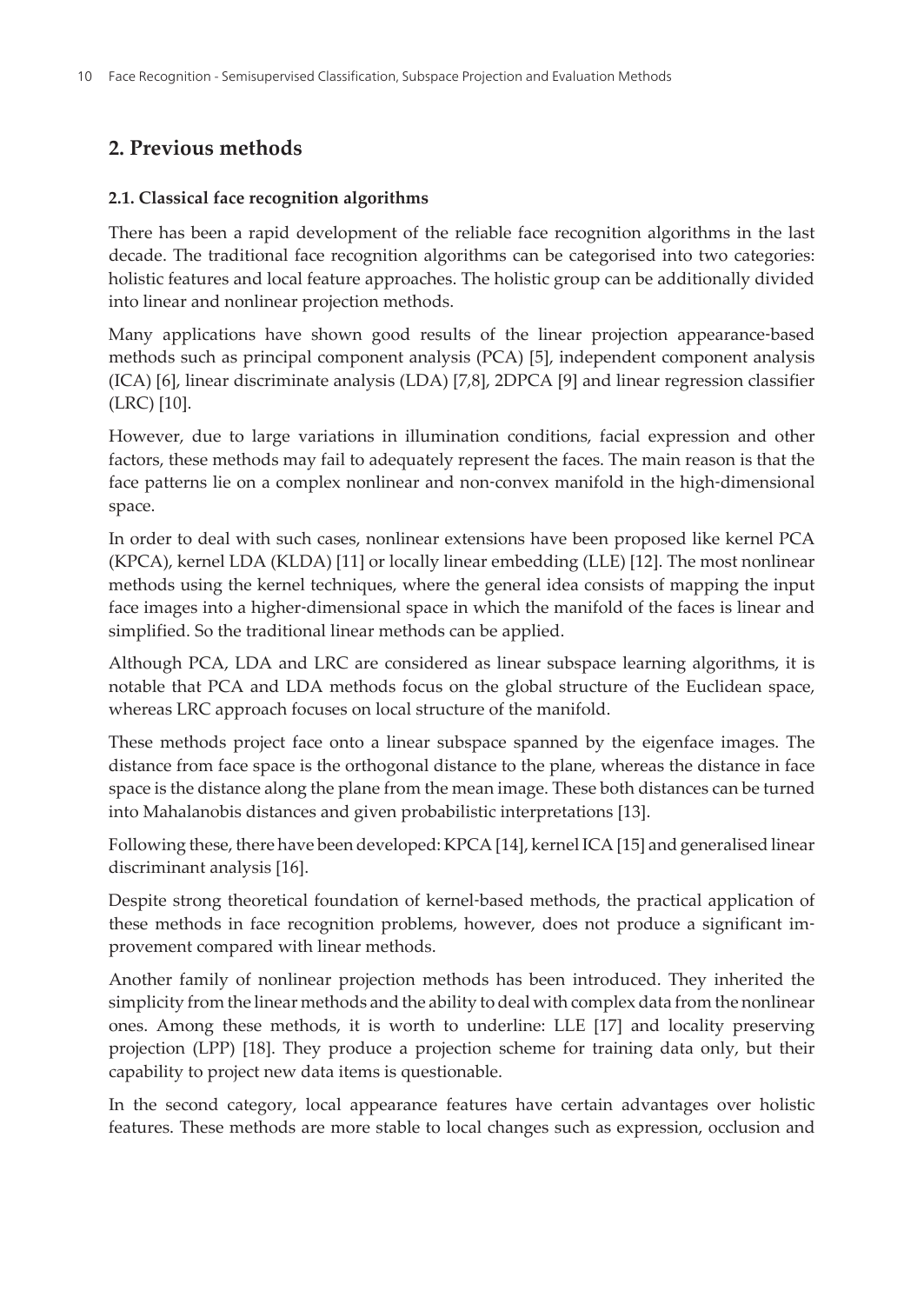misalignment. The common representative method names local binary patterns (LBPs) [[19,20\]](#page-14-0). The neighbouring changes around the central pixel in a simple but effective way are described by LBP. It is invariant monotonic intensity transformation and supports small illumination variations. Many LBP variants are proposed to improve the original LBP such as histogram of Gabor phase patterns [\[21](#page-14-0)] and local Gabor binary pattern histogram sequence [\[22](#page-14-0),[23\]](#page-14-0). Generally, the LBP is utilised to model the neighbouring relationship jointly in spatial, frequency and orientation domains [[22\]](#page-14-0).

It allows to explore efficiently discriminant and robust information in the pattern. Further development of the mentioned subspace approaches represents discriminant common vectors (DCVs) approach [\[24](#page-15-0)].

The DCV method collects the similarities among the elements in the same class and drops their dissimilarities. Thus, each class can be represented by a common vector computed from the within scatter matrix.

In case of testing an unknown face, the corresponding feature vector is computed and associated to the class with the nearest common vector. Sometimes, kernel discriminative common vectors [\[25](#page-15-0)] or improved discriminative common vectors and support vector machine (SVM) [[26\]](#page-15-0) are introduced for the face recognition task.

Similarly to the LLE method, neighbourhood preserving projection (NPP) and orthogonal NPP (ONPP) are introduced in [\[27,28](#page-15-0)]. These approaches preserve the local structure between samples. To reflect the intrinsic geometry of the local neighbourhoods, they use data-driven weights by solving a least-squares problem. ONPP forces the mapping to be orthogonal and then solves an ordinary eigenvalue problem. NPP requires solving a generalised eigenvalue problem, regarding to imposing a condition of orthogonality on the projected data.

Block diagram of the traditional face recognition approaches is presented in **Figure 2**.



**Figure 2.** Traditional face recognition algorithms.

However, it is still unclear how to select the neighbourhood size and how to assign optimal values for other hyper-parameters; for them, sparsity preserving projections [\[29](#page-15-0),[30\]](#page-15-0) and LPPs [[31\]](#page-15-0) are also applied for face recognition.

In [[32\]](#page-15-0), a multi-linear extension of the LDA method called discriminant analysis with tensor representation is proposed. It is different from preserving projection methods and implements discriminant analysis directly on the natural tensorial data to preserve the neighbourhood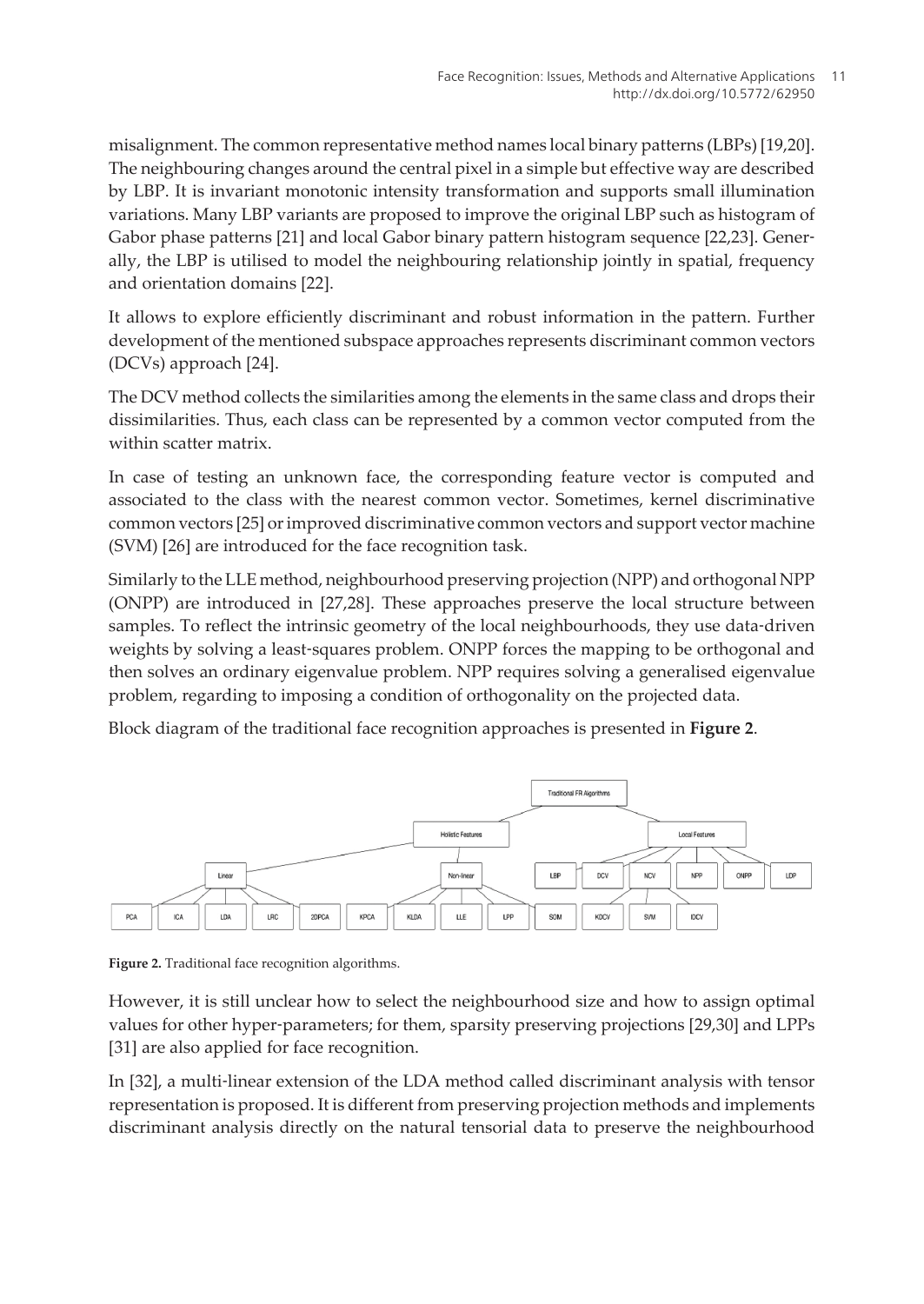structure of tensor feature space. Another method of supervised and unsupervised multilinear NPP (MNPP) for face recognition is presented in [\[33](#page-15-0)]. A survey of multi‐linear methods can be found in [[11\]](#page-14-0). They operate directly on tensorial data rather than vectors or matrices and solve problems of tensorial representation for multidimensional feature extraction and recognition. Multiple interrelated subspaces are obtained in the MNPP method by unfolding the tensor over different tensorial directions. The order of the tensor space determines the number of subspaces derived by MNPP [\[34](#page-15-0),[35\]](#page-15-0).

#### **2.2. Artificial Neural Networks in face recognition**

In [\[11](#page-14-0),[36,37\]](#page-15-0), artificial neural networks are used to solve nonlinear problem. To recognise human faces, a non-convergent chaotic neural network is suggested in [[38\]](#page-16-0).

A radial basis function neural network integrated with a non‐negative matrix factorisation to recognise faces is presented in [[39\]](#page-16-0). Moreover, for face and speech verifications, [[40\]](#page-16-0) utilise a momentum back propagation neural network. Non-negative sparse coding method to learning facial features using different distance metrics and normalised cross‐correlation for face recognition is applied in [[41\]](#page-16-0).

A posterior union decision‐based artificial neural network approach is proposed in [\[33](#page-15-0),[34\]](#page-15-0). It has elements of both neural networks and statistical approaches and replenishes methods for recognising face images with partial distortion and occlusion.

Unfortunately, this approach, like other statistical‐based methods, is inaccurate to model classes given only a single or a small number of training samples [[42,43\]](#page-16-0).

#### **2.3. Gabor wavelet‐based solutions**

Gabor wavelets have been widely used for face representation by face recognition researchers [[44,45,46](#page-16-0)], and Gabor features are recognised as better representation for face recognition in terms of (rank‐1) recognition rate [[47](#page-16-0)]. Moreover, it is demonstrated to be discriminative and robust to illumination and expression variations [\[48](#page-16-0)]. When only one sample image per enrolled subject is available, [\[49](#page-16-0)] propose adaptively weighted sub‐Gabor array for face representation and recognition.

Moreover, two kinds of strategies to capture Gabor texture information: Gabor magnitude‐ based texture representation (GMTR) and Gabor phase‐based texture representation (GPTR), are proposed in [\[50](#page-16-0)].

Gamma density to model the Gabor magnitude distribution characterises GMTR approach. The GPTR is characterised by the generalised Gaussian density for modelling the Gabor phase distribution. It allows the estimated model parameters to be served as texture representation of the face.

The Gabor wavelet applied at fixed positions, in correspondence of the nodes of a square‐ meshed grid superimposed to the face image, is presented in [[51\]](#page-16-0). Each subpattern of the partitioned face image is defined as the extracted Gabor features that belong to the same row of the square‐meshed grid which are then projected to lower dimension space by Karhunen–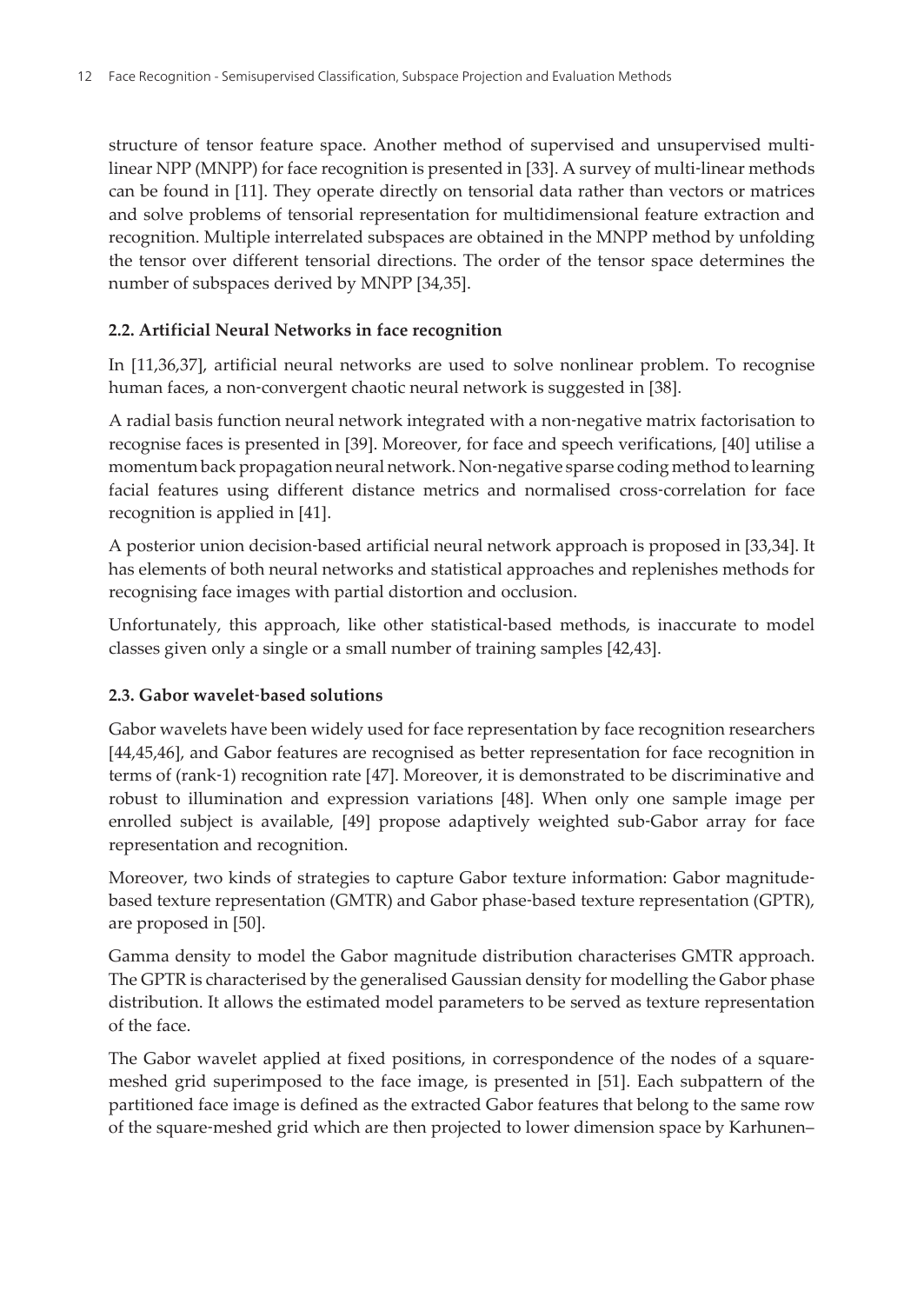Loeve transform. The obtained features of each subpattern, which are weighted using genetic algorithm (GA), are used to train a Parzen Window Classifier. Finally, matching process is done by combining the classifiers using a weighted sum rule.

The learning approach based on Gabor features and kernel supervised Laplacian faces for face recognition under the classifier fusion framework is introduced in [\[52](#page-17-0)]. The Gabor features obtained from each channel as a new sample of the same class are used to adopt the classifier fusion strategy. Such approach is useful for improving the performance of the recognition results.

Histogram of Gabor phase feature is proposed in [\[53](#page-17-0)]. In [\[54](#page-17-0),[55,56,57,58](#page-17-0)], the patch‐based histograms of local patterns are concatenated together to form the representation of the face image via learned local Gabor patterns. The feature representation problem by providing a learning method instead of simple concatenation or histogram feature is presented in [\[59](#page-17-0)]. In [[60\]](#page-17-0), the Gabor features were adopted for the sparse representation (SR)‐based classification and a Gabor occlusion dictionary was learned under the well‐known SR framework.

The main drawback of Gabor‐based methods is that the dimensionality of the Gabor feature space is significantly high since the face images are convolved with a bank of Gabor filters.

To overcome this problem, Adaboost algorithm [[61\]](#page-17-0) and entropy and genetic algorithms (GA) [[62\]](#page-17-0) are used to select the most discriminative Gabor features.

However, selecting the most useful method from so many Gabor features is very timeconsuming [\[61](#page-17-0)]. Furthermore, extracting the Gabor features is computationally intensive, so the features are currently useless for real‐time applications [[63\]](#page-17-0). A simplified version of Gabor wavelets is introduced in [\[64](#page-17-0)]. Unfortunately, the simplified Gabor features are more sensitive to lighting variations in reference to the original Gabor features.

#### **2.4. Face descriptor‐based methods**

Local feature‐based face image description provides a global description. So local features of the image are evaluated in the neighbouring pixels and then aggregated to form the final global description [\[65](#page-17-0)[,66](#page-18-0)]. This is unlike global methods in which the entire image is utilised to produce each feature, where the first steps start with the description of the face realised at a pixel level by making use of the local neighbourhood of each pixel. Then, the image is divided into a number of subregions, and from each subregion, a local description is formed as a histogram of the pixel level descriptions calculated in the previous step. Next, the information of the regions is combined into the final descriptor by concatenating the partial histograms [[67,68\]](#page-18-0).

To determine image descriptors that are able to improve classification performance of multi‐ option recognition as well as pair matching of face images seems to be a complex problem [[65,](#page-17-0)[69,70](#page-18-0)].

Learning the most discriminant local features that can minimise the difference of the features between images of a same individual and maximise that between images from other people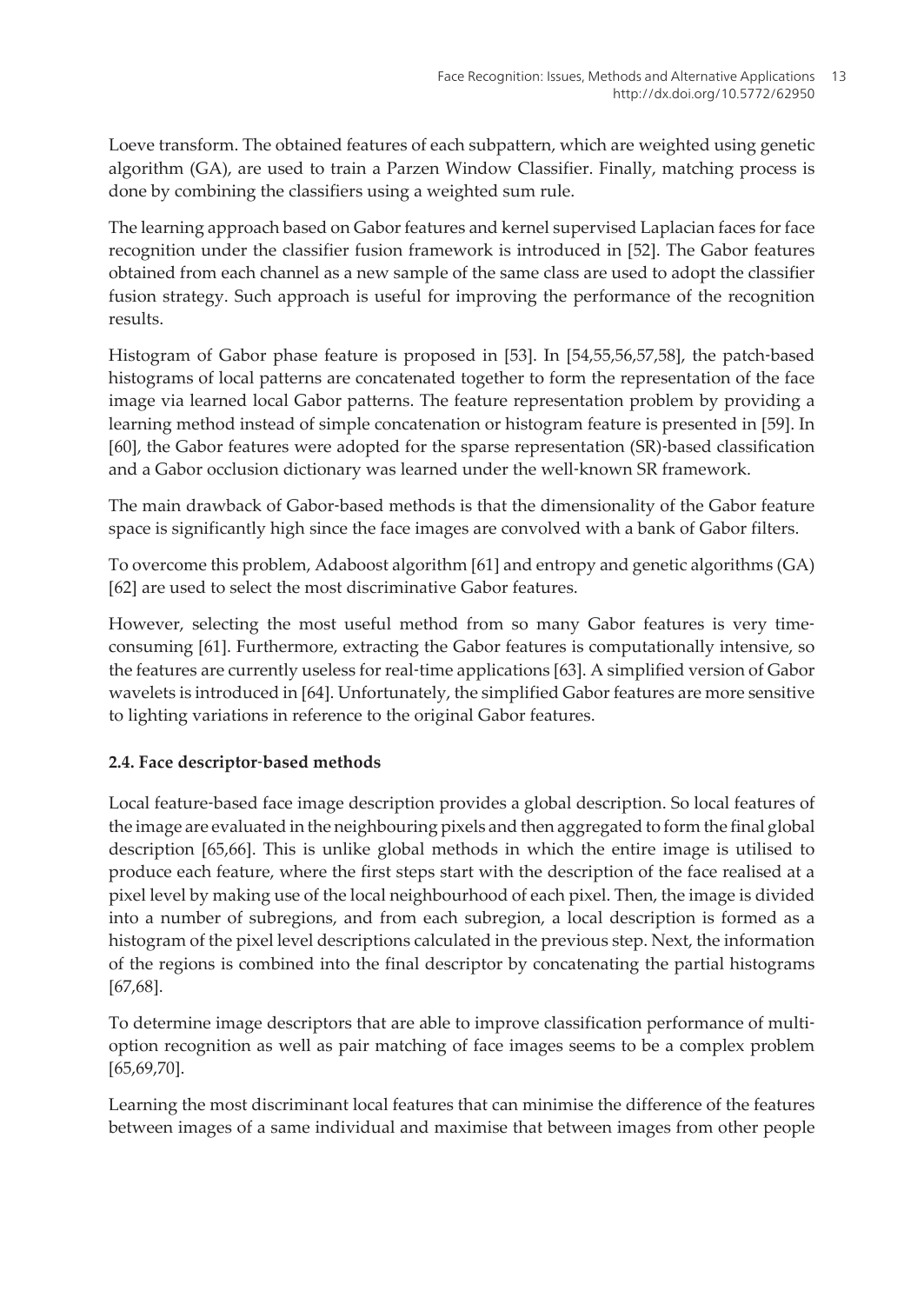depending on the nature of these descriptors, which compute an image representation from local patch statistics stands the main idea of the approach.

The face verification accuracy ranked on the LFW benchmark after face verification using multiple local descriptors designed to capture statistics of local patch similarities is proposed in [\[34](#page-15-0)]. Enhancing the face recognition performance by introducing the discriminative learning into three steps of LBP‐like feature extraction is presented in [[71\]](#page-18-0).

The discriminant image filters, the optimal soft sampling matrix and the dominant patterns are all learned from images. The general advantage of these methods is compact, highly discriminative and easy to extract learning‐based descriptor. These methods are discriminative and robust to illumination and expression changes.

#### **2.5. 3D‐based face recognition**

As 3D capturing process is becoming cheaper and faster [[72\]](#page-18-0), it is commonly thought that the use of 3D sensing has the potential for greater recognition accuracy than 2D. The advantage behind using 3D data is that depth information does not depend on pose and illumination, and therefore, the representation of the object does not change with these parameters, making the whole system more robust. 3D‐based techniques can achieve better robustness to pose variation problem than 2D‐based ones. A comprehensive survey of the 3D face recognition approaches is presented in [\[73](#page-18-0)].

A method for face recognition across variations in pose, which combines deformable 3D models with a computer graphics simulation of projection and illumination, can be found in [[74\]](#page-18-0). In this method, faces are represented by model parameters for 3D shape and texture. Their 3D morphable models are combined with spherical harmonics illumination representation [\[75](#page-18-0)] to recognise faces under arbitrary unknown lighting.

Using facial symmetry to handle pose variation in 3D face recognition is presented in [76], where an automatic landmark detector is used. It helps to estimate pose and detects occluded areas for each facial scan. Subsequently, an annotated face model is registered and fitted to the scan. During fitting, facial symmetry is used to overcome the challenges of missing data [\[77\]](#page-18-0).

There is a generic 3D elastic model for pose invariant face recognition proposed in [\[29](#page-15-0)]. It is constructed for each subject in the database using only a single 2D image by applying the 3D generic elastic model (3DGEM) approach. Each 3D model is subsequently rendered at different poses within a limited search space about the estimated pose, and the resulting images are matched against the test query. Finally, the distances between the synthesised images and test query are computed by using a simple normalised correlation matcher to show the effective‐ ness of the pose synthesis method to real‐world data.

In [[78\]](#page-18-0), a geometric framework for analysing 3D faces, with the specific goals of comparing, matching and averaging their shapes, is proposed to represent facial surfaces by radial curves emanating from the nose tips.

3D face recognition approach based on local geometrical signatures called facial angular radial signature (ARS) that can approximate the semi‐rigid region of the 3D face is proposed in [[79\]](#page-19-0).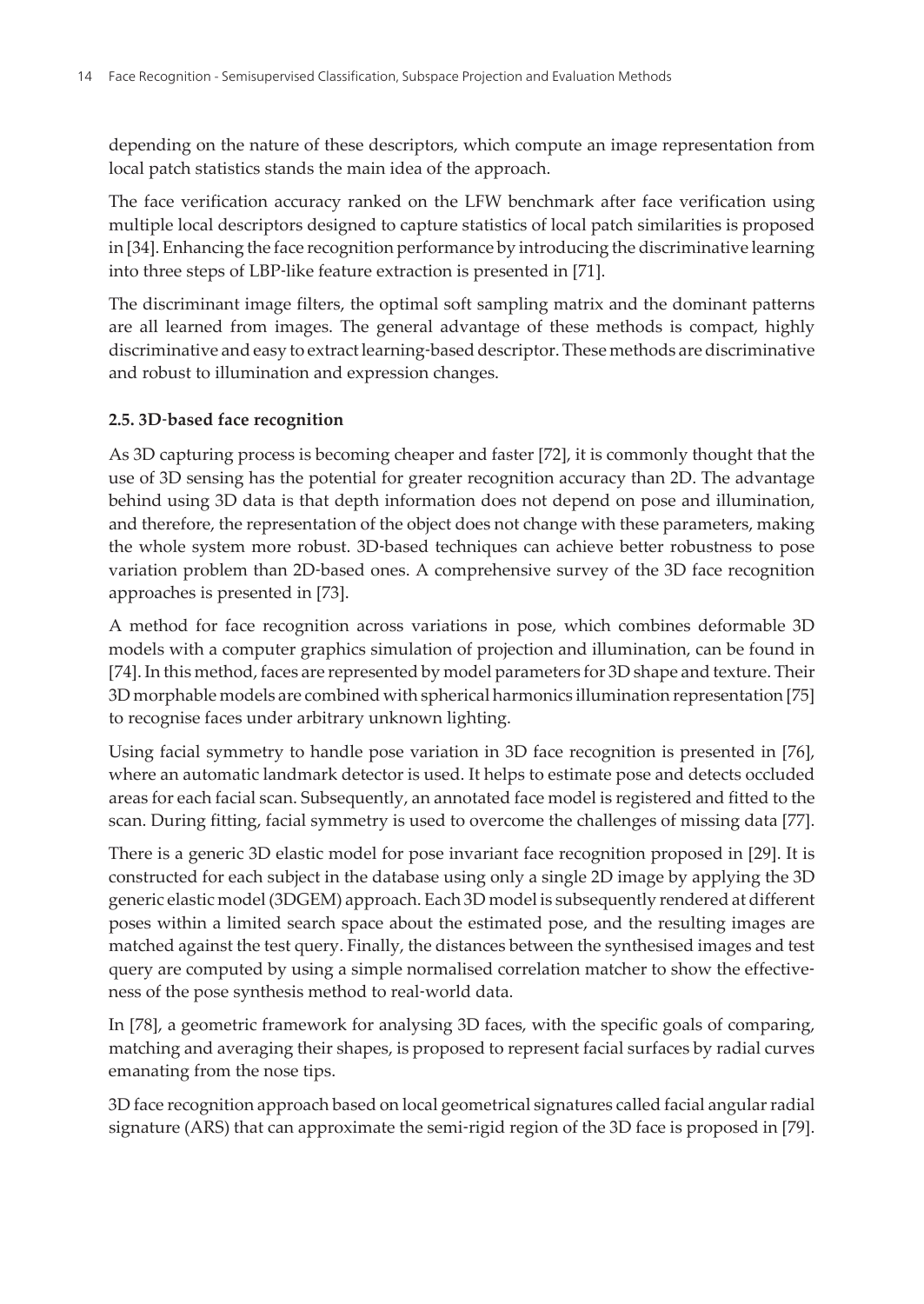The authors employed KPCA to map the raw ARS facial features to mid‐level features to improve the discriminating power. Finally, the resulting mid-level features are combined into one single feature vector and fed into the SVM to perform face recognition [\[80](#page-19-0), [81](#page-19-0), [82, 83](#page-19-0), [84,](#page-19-0) [85, 86](#page-19-0)].

The drawback of using 3D data in face recognition is that these face recognition approaches need all the elements of the system to be well calibrated and synchronised to acquire accurate 3D data (texture and depth maps). The existing 3D face recognition approaches rely on a surface registration or on complex feature (surface descriptor) extraction and matching techniques. They are, therefore, computationally expensive and not suitable for practical applications. Moreover, they require the cooperation of the subject making them not useful for uncontrolled or semi‐controlled scenarios where the only input of the algorithms will be a 2D intensity image acquired from a single camera.

#### **2.6. Video‐based face recognition**

The analysis of video streams of face images has received increasing attention in biometrics [[87\]](#page-19-0). An immediate advantage in using video information is the possibility of employing redundancy present in the video sequence to improve still image systems. Although significant amount of research has been done in matching still face images, the use of videos for face recognition is relatively less explored [\[88](#page-19-0)]. The first stage of video‐based face recognition (VFR) is to perform re-identification, where a collection of videos is cross-matched to locate all occurrences of the person of interest [[89\]](#page-19-0).

Generally, VFR approaches can be classified into two categories based on how they leverage the multitude of information available in a video sequence: (i) sequence based and (ii) set based, where at a high level, what most distinguishes these two approaches is whether or not they utilise temporal information [\[90](#page-19-0), [91\]](#page-19-0).

The formulation of a probabilistic appearance-based face recognition approach is extended in [[92\]](#page-19-0). Originally, it was defined to do recognition from a single still image as previously explained, to work with multiple images and video sequences. In [[93\]](#page-19-0), there is the constrained subspace spanned from face images of a clip into a convex hull and then calculate the nearest distance of two convex hulls as the between‐set similarity. Thus, each test and training example is a set of images of a subject's face, not just a single image, so recognition decisions need to be based on comparisons of image sets.

In [\[94](#page-19-0)], VFR task is converted into the problem of measuring the similarity of two image sets, where the examples from a video clip construct one image set. The authors consider face images from each clip as an ensemble and formulate VFR into the joint sparse representation (JSR) problem. In JSR, to adaptively learn the sparse representation of a probe clip, they simultaneously consider the class-level and atom-level sparsity, where the former structures the enrolled clips using the structured sparse regulariser and the latter seeks for a few related examples using the sparse regulariser.

In order to identify the most important advantages and imperfections, discussed above methods are summarised in **[Table 1](#page-9-0)**.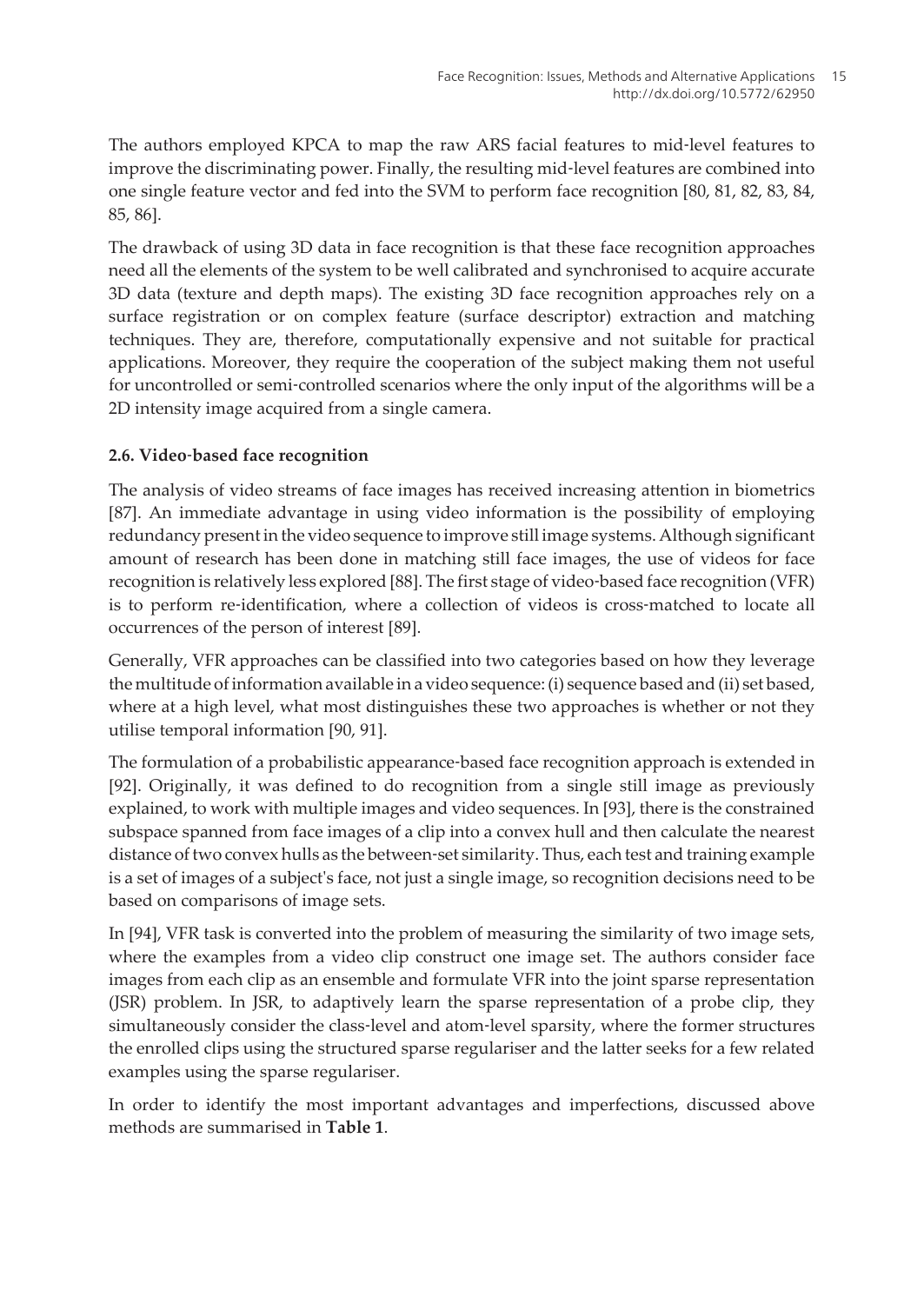<span id="page-9-0"></span>

| No. | Method      | Advantages                                   | <b>Disadvantages</b>                                  |
|-----|-------------|----------------------------------------------|-------------------------------------------------------|
| 1.  |             | Classical face Focuses on local structure    | These methods may fail to                             |
|     | recognition | of the manifold.                             | adequately represent faces when                       |
|     | algorithms  | These methods project                        | large variations in illumination facial               |
|     |             | face onto linear subspace spanned by the     | expressions and other factors occur. Regarding to     |
|     |             | eigenface images. The distance from face     | [34], applying kernel-based nonlinear methods do      |
|     |             | space is                                     | not produce a                                         |
|     |             | orthogonal to the plane                      | significant improvement comparing to linear           |
|     |             | of mean image, so may be                     | methods. LLE, LLP and LBP brought simple and          |
|     |             | easily turned to Mahalanobis distances       | effective                                             |
|     |             | with probabilistic interpretation            | way to describe neighbouring changes in face          |
|     |             |                                              | description. Subspace approaches                      |
|     |             |                                              | were applied in DCV- and SVM-based methods.           |
|     |             |                                              | Preserving the local structure between samples is     |
|     |             |                                              | the domain of NPP and ONPP methods.                   |
|     |             |                                              | The problem is that it is still                       |
|     |             |                                              | unclear how to select the neighbourhood size or       |
|     |             |                                              | assign optimal values for them                        |
| 2.  | Artificial  | Radial basis function artificial             | The main disadvantage                                 |
|     | neural      | neural network is naturally integrated       | of this approach is                                   |
|     | networks    | with non-negative                            | requirement of greater number of                      |
|     |             | matrix factorisation.                        | training samples (instead one or limited number). It  |
|     |             | Also other                                   | is inaccurate in the                                  |
|     |             | approaches for process                       | same way like other statistically based methods       |
|     |             | simplification regarding to                  |                                                       |
|     |             | ANNs native linearisation feature and        |                                                       |
|     |             | computation speed up.                        |                                                       |
|     |             | Ideal solution, especially                   |                                                       |
|     |             | for recognising face                         |                                                       |
|     |             | images with partial distortion and occlusion |                                                       |
| 3.  | Gabor       | The Gabor wavelets exhibit                   | The drawback of the                                   |
|     | wavelets    | desirable characteristics of capturing       | Gabor-based methods is                                |
|     |             | salient visual properties like spatial       | significantly high dimensionality of                  |
|     |             | localisation orientation                     | the Gabor feature space since                         |
|     |             | selectivity and spatial                      | face image is convolved with a                        |
|     |             | frequency. Different                         | bank of Gabor filters.                                |
|     |             | biometrics applications                      | Approach is computationally                           |
|     |             | favour this approach                         | intensive and impractical for real-time applications. |
|     |             |                                              | Additionally, simplified                              |
|     |             |                                              | Gabor features are sensitive                          |
|     |             |                                              | to lightning variations                               |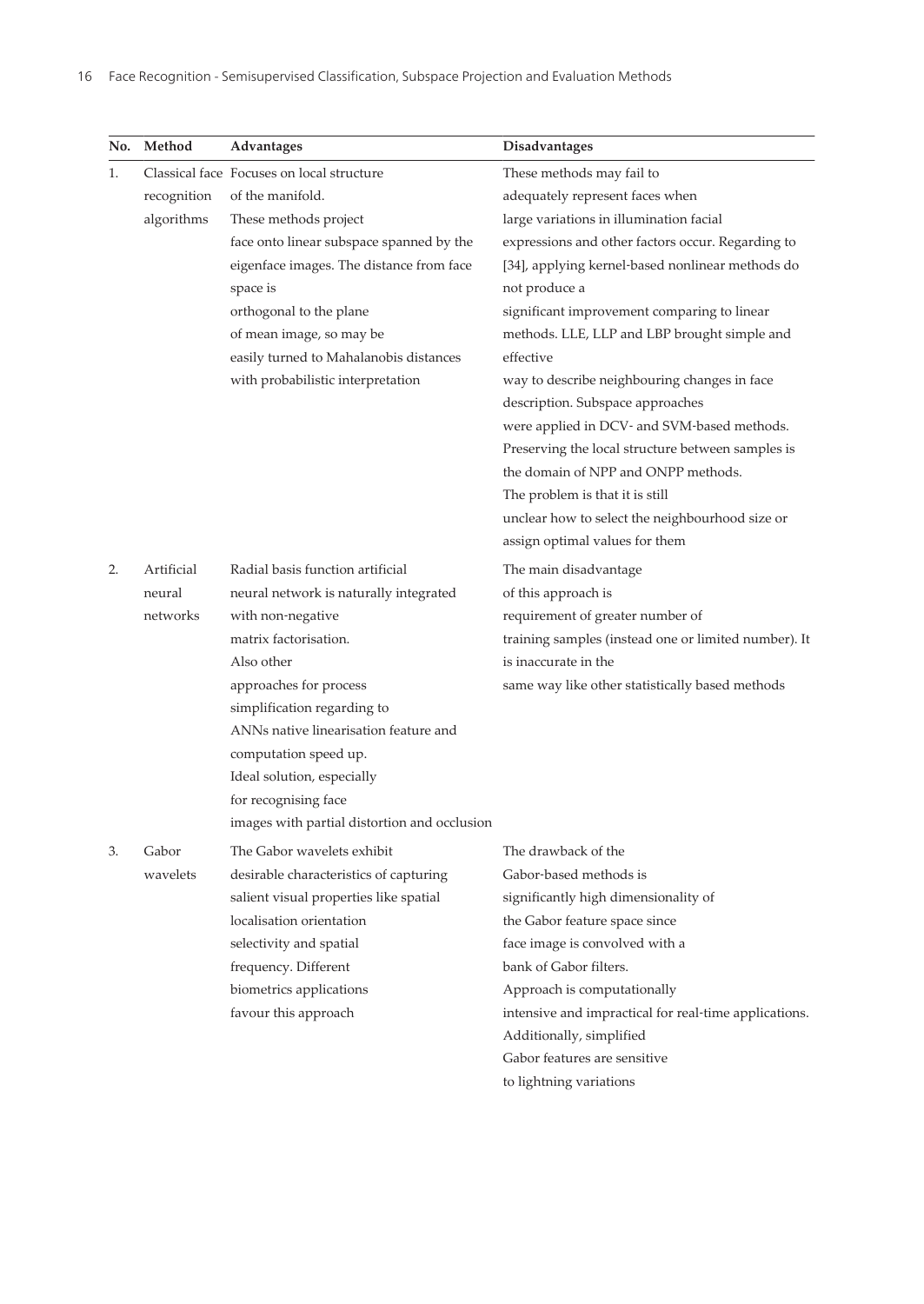| No. | Method      | Advantages                                | Disadvantages                                       |
|-----|-------------|-------------------------------------------|-----------------------------------------------------|
| 4.  | Face        | The main idea behind developing           | Approach is computationally intensive during        |
|     | descriptor- | image descriptors is to learn             | descriptor extraction stage, but encouraging        |
|     | based       | the most discriminant local               | simplicity and performance in reference to online   |
|     | methods     | features that minimise difference between | applications                                        |
|     |             | images of the same individual             |                                                     |
|     |             | and maximise that between images from the |                                                     |
|     |             | other people.                             |                                                     |
|     |             | These methods are                         |                                                     |
|     |             | discriminative and robust                 |                                                     |
|     |             | to illumination and expression            |                                                     |
|     |             | changes. They offer compact,              |                                                     |
|     |             | easy to extract and highly discriminative |                                                     |
|     |             | descriptor                                |                                                     |
| 5.  | 3D-based    | Extend traditional                        | Require all the elements of the 3D face recognition |
|     | face        | 2D capturing process                      | system to be well calibrated and synchronised to    |
|     | recognition | and has greater                           | existing 3D data. Computationally expensive and     |
|     |             | potential for accuracy.                   | not suitable for practical applications             |
|     |             | The depth information does not            |                                                     |
|     |             | depend on the pose                        |                                                     |
|     |             | and illumination                          |                                                     |
|     |             | making solution more robust               |                                                     |
| 6.  |             | Video-based The main advantage            | Relatively poorly investigated.                     |
|     | recognition | of the approach is                        | Multiply problems with measuring similarity of two  |
|     |             | possibility of employing redundancy       | (or more) images                                    |
|     |             | present in video                          |                                                     |
|     |             | to improve still image systems            |                                                     |

**Table 1.** Face recognition methods overview.

Methods indicated in the **[Table 1](#page-9-0)** illustrate the evolution of face recognition technology. The huge potential of face descriptor-based methods ought to be emphasised, regarding to the fact the local descriptor idea has been recently recognised as the most crucial design framework for face identification and verification tasks [\[34](#page-15-0)].

### **3. Face recognition applications**

Many published works mention numerous applications in which face recognition technology is already utilised including entry to secured high-risk spaces such as border crossings as well as access to restricted resources [\[95](#page-20-0), [96](#page-20-0), [97](#page-20-0)]. On the other hand, there are other application areas in which face recognition has not yet been used. The potential application areas of face recognition technology can be outlined as follows [\[34](#page-15-0)]: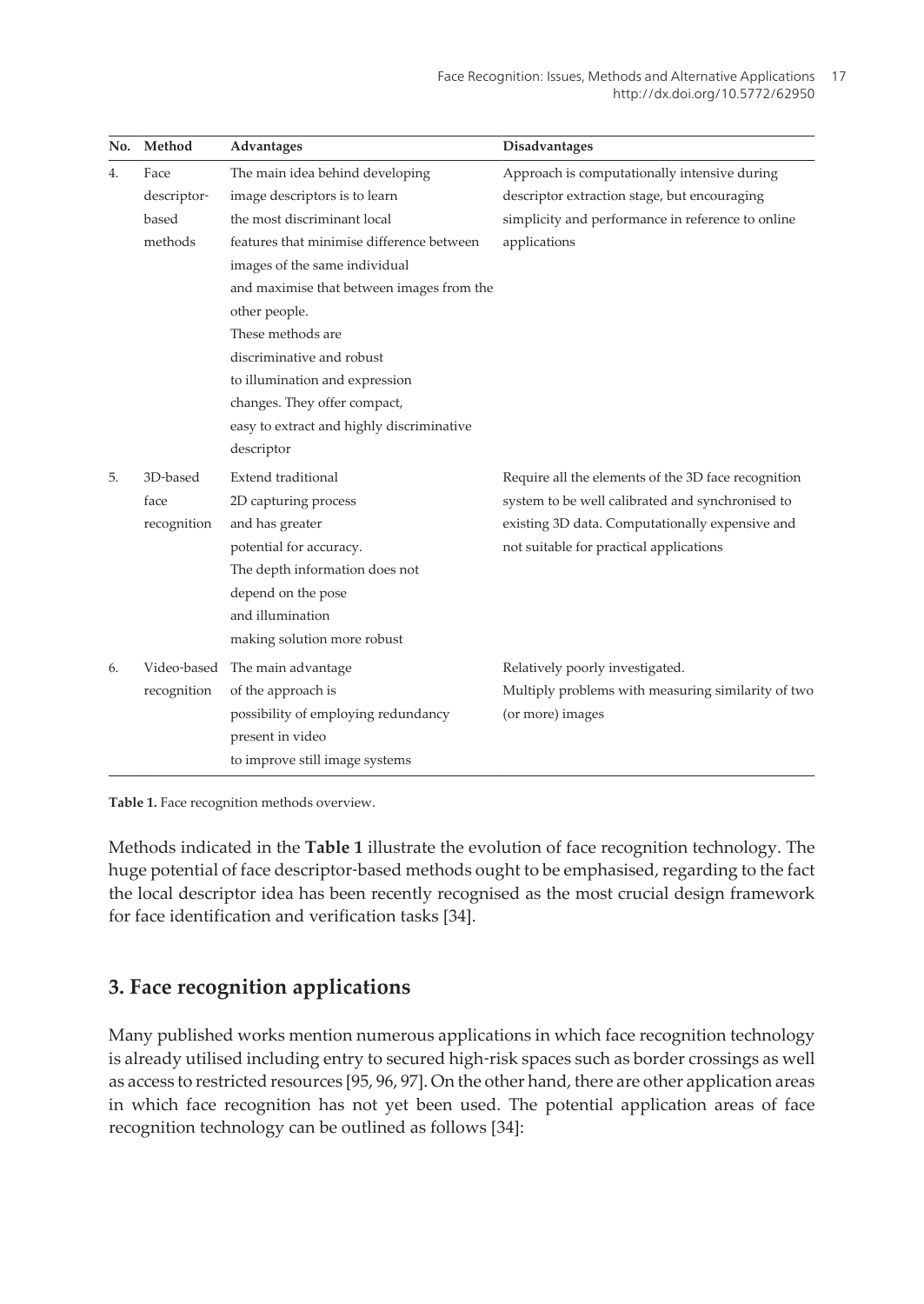- **•** Automated surveillance, where the objective is to recognise and track people [\[98](#page-20-0)].
- **•** Monitoring closed circuit television (CCTV), the facial recognition capability can be embedded into existing CCTV networks, to look for lost children or other missing persons or tracking known or suspected criminals.
- **•** Image database investigations, searching image databases of licensed drivers, benefit recipients and finding people in large news photograph and video collections [\[99](#page-20-0), [100](#page-20-0)], as well as searching in the Facebook social networking web site [\[101\]](#page-20-0).
- **•** Multimedia environments with adaptive human computer interfaces (part of ubiquitous or context aware systems, behaviour monitoring at childcare or centres for old people, recognising customers and assessing their needs) [\[102\]](#page-20-0).
- Airplane-boarding gate, the face recognition may be used in places of random checks merely to screen passengers for further investigation. Similarly, in casinos, where strategic design of betting floors that incorporates cameras at face height with good lighting could be used not only to scan faces for identification purposes, but possibly to afford the capture of images to build a comprehensive gallery for future watch‐list, identification and authentication tasks [\[103\]](#page-20-0).
- Sketch-based face reconstruction, where law enforcement agencies in the world rely on practical methods to help crime witnesses reconstruct likenesses of faces [\[104\]](#page-20-0). These methods range from sketch artistry to proprietary computerised composite systems [\[105,](#page-20-0) [106](#page-20-0), [107](#page-20-0)].
- **•** Forensic applications, where a forensic artist is often used to work with the eyewitness in order to draw a sketch that depicts the facial appearance of the culprit according to his/her verbal description. This forensic sketch is used later for matching large facial image databases to identify the criminals [[108](#page-20-0), [109](#page-20-0)]. Yet, there is no existing face recognition system that can be used for identification or verification in crime investigation such as comparison of images taken by CCTV with available database of mugshots. Thus, utilising face recog‐ nition technology in the forensic applications is a must as discussed in [[110](#page-21-0), [111](#page-21-0)].
- Face spoofing and anti-spoofing, where a photograph or video of an authorised person's face could be used to gain access to facilities or services. Hence, the spoofing attack consists in the use of forged biometric traits to gain illegitimate access to secured resources protected by a biometric authentication system [[112](#page-21-0), [113](#page-21-0)]. It is a direct attack to the sensory input of a biometric system, and the attacker does not need previous knowledge about the recognition algorithm. Research on face spoof detection has recently attracted an increasing attention [114], introducing few number of face spoof detection techniques [\[115, 116, 117\]](#page-21-0). Thus, developing a mature anti‐spoofing algorithm is still in its infancy and further research is needed for face spoofing applications [[118](#page-21-0), [119](#page-21-0)].

There have been envisaged many applications for face recognition, but most of commercial ones exploit only superficially the great potential of this technology. Most of the applications are notable limited in their ability to handle pose, lighting changes or aging.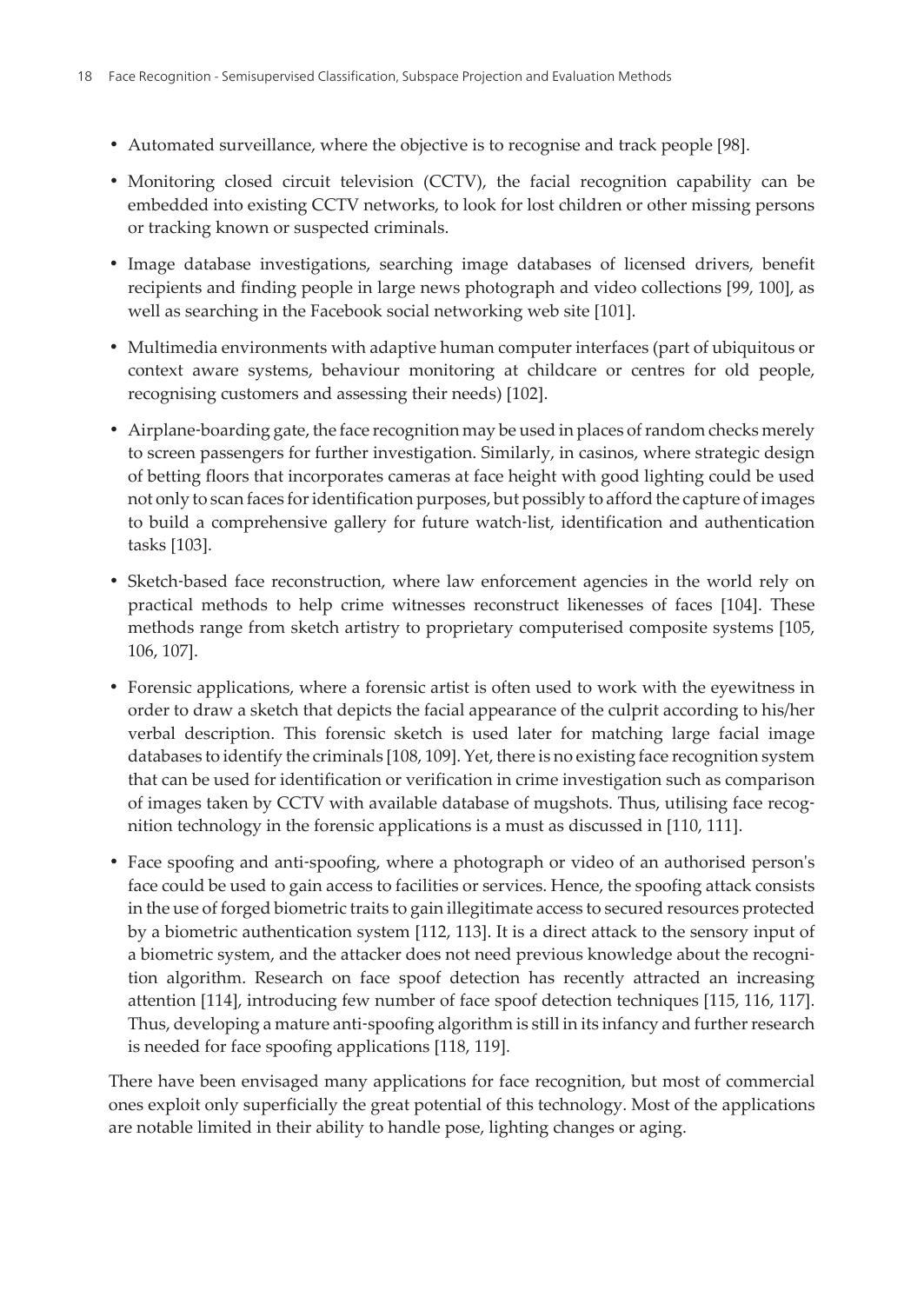In reference to **access control**, face verification during face‐based PC logon has become feasible, but seems to be very limited. Naturally, such PC verification system can be extended in the future for authentic single sign-on to multiple networked services or transaction authorisation or even for access to encrypted files. For example, banking sector is rather conservative in deploying such a biometrics. They estimated high risk in loosing customers disaffected by being falsely rejected than they might gain in fraud prevention. It is the reason for robust passive acquisition systems development with low false rejection.

The most of physical access control systems uses face recognition combination with other biometrics, for example speaker identification and lip motion [\[120\]](#page-21-0).

One of the most interest in face recognition in application domain is associated with surveil‐ lance. Regarding to the generous type of information it contains, video is the medium of choice for surveillance. For applications that require identification, face recognition is the best biometric for video data. The biggest advantage of this approach is passive participation of subject (human). The whole process of recognition and identification can be carried out without the person's knowledge.

Although the development of face recognition surveillance systems has already begun, the technology seems to not accurate enough. It also brings additional problems concerning highly extensive perception in the data gathering and computing side of such complex solutions.

Another future domain, where face recognition is expected to become important, is area of pervasive or ubiquitous computing. Computing devices equipped with sensors become more widespread in reference to together networking. Such approach will allow envisage a future where the most of everyday objects are going to have some computational power, allowing to precisely adapt their behaviour to various factors including time, user, user control or host.

This vision assumes easy information exchange, also including images between devices of different types.

Currently, the most of devices have simple user interface, controlled only by active commands on the part of the user. Some of the devices are able to sense environment and acquire information about the physical word and the people within their region of interest. One of the crucial part of smart devices of human awareness is knowing the identity of the users close to a device, even currently implemented in several smartphones with different results. It is important when contributed with other biometrics regarding to passive nature of face recognition.

## **4. Conclusion**

Face recognition is still a challenging problem in the field of computer vision. It has received a great deal of attention over the past years because of its several applications in various domains. Although there is strong research effort in this area, face recognition systems are far from ideal to perform adequately in all situations form real world. Paper presented a brief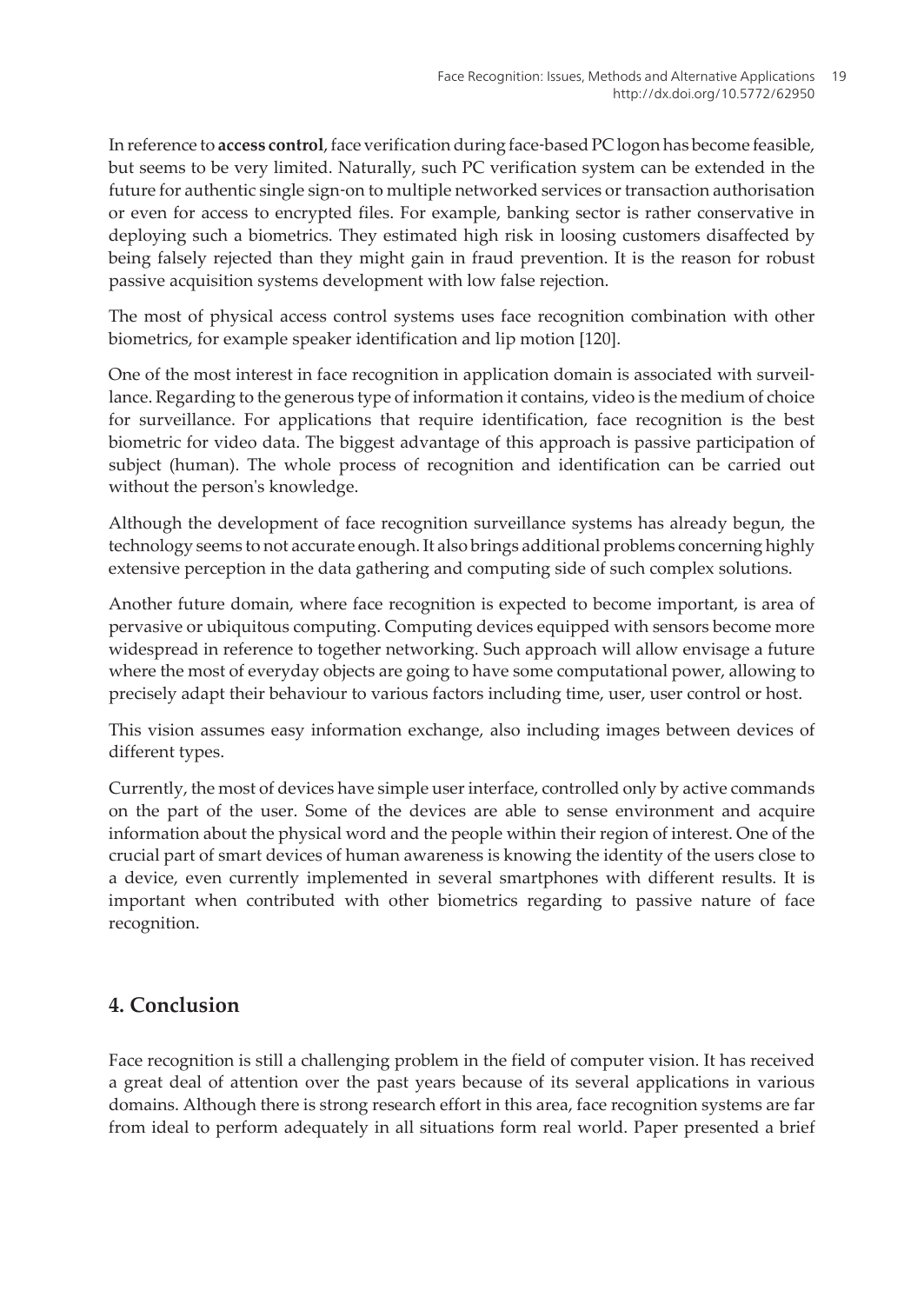<span id="page-13-0"></span>survey of issues methods and applications in area of face recognition. There is much work to be done in order to realise methods that reflect how humans recognise faces and optimally make use of the temporal evolution of the appearance of the face for recognition.

#### **Author details**

Waldemar Wójcik $^{\rm l}$ , Konrad Gromaszek $^{\rm l*}$  and Muhtar Junisbekov $^{\rm 2}$ 

\*Address all correspondence to: k.gromaszek@pollub.pl

1 Institute of Electronics and Information Technology, Lublin University of Technology, Lublin, Poland

2 Taraz State University, Taraz, Jambyl, Kazakhstan

#### **References**

- [1] Lin S.: 'An introduction to Face Recognition Technology', Informing Science, 2000, 3, pp.1‐6.
- [2] An, L., Kafai, M., Bhanu, B.: 'Dynamic Bayesian network for unconstrained face recognition in surveillance camera networks', IEEE J. Emerg. Sel. Top. Circuits Syst., 2013, 3, (2), pp. 155–164.
- [3] Philips, P. J., Moon H., Rauss P., Rizivi S.: 'The FERET September 1996 Database and Evaluation Procedure', Audio‐ and Video‐based Biometric Person Authentication, Lecture Notes in Computer Science, vol. 1206, 395‐402, Springer 1997.
- [4] Liao, S., Lei, Z., Yi, D., Li, S.: 'A benchmark study of large-scale unconstrained face recognition'. Int. Joint Conf. on Biometrics (IJCB 2014), Florida, USA, 2014, pp. 1–8.
- [5] Turk, M., Pentland, A.: 'Eigenfaces for recognition', J. Cogn. Neurosci., 1991, 3, (1), pp. 71–86.
- [6] Bartlett, M.S., Movellan, J.R., Sejnowski, T.J.: 'Face recognition by independent component analysis', IEEE Trans. Neural Netw., 2002, 13, (6), pp. 1450–1464.
- [7] Belhumeur, P.N., Hespanha, J.P., Kriegman, D.J.: 'Eigenfaces vs. \_sherfaces: recognition using class speci\_c linear projection', IEEE Trans. Pattern Anal. Mach. Intell., 1997, 19, (7), pp. 711–720.
- [8] Hu, H., Zhang, P., De la Torre, F.: 'Face recognition using enhanced linear discriminant analysis', IET Comput. Vis., 2010, 4, (3), pp. 195–208.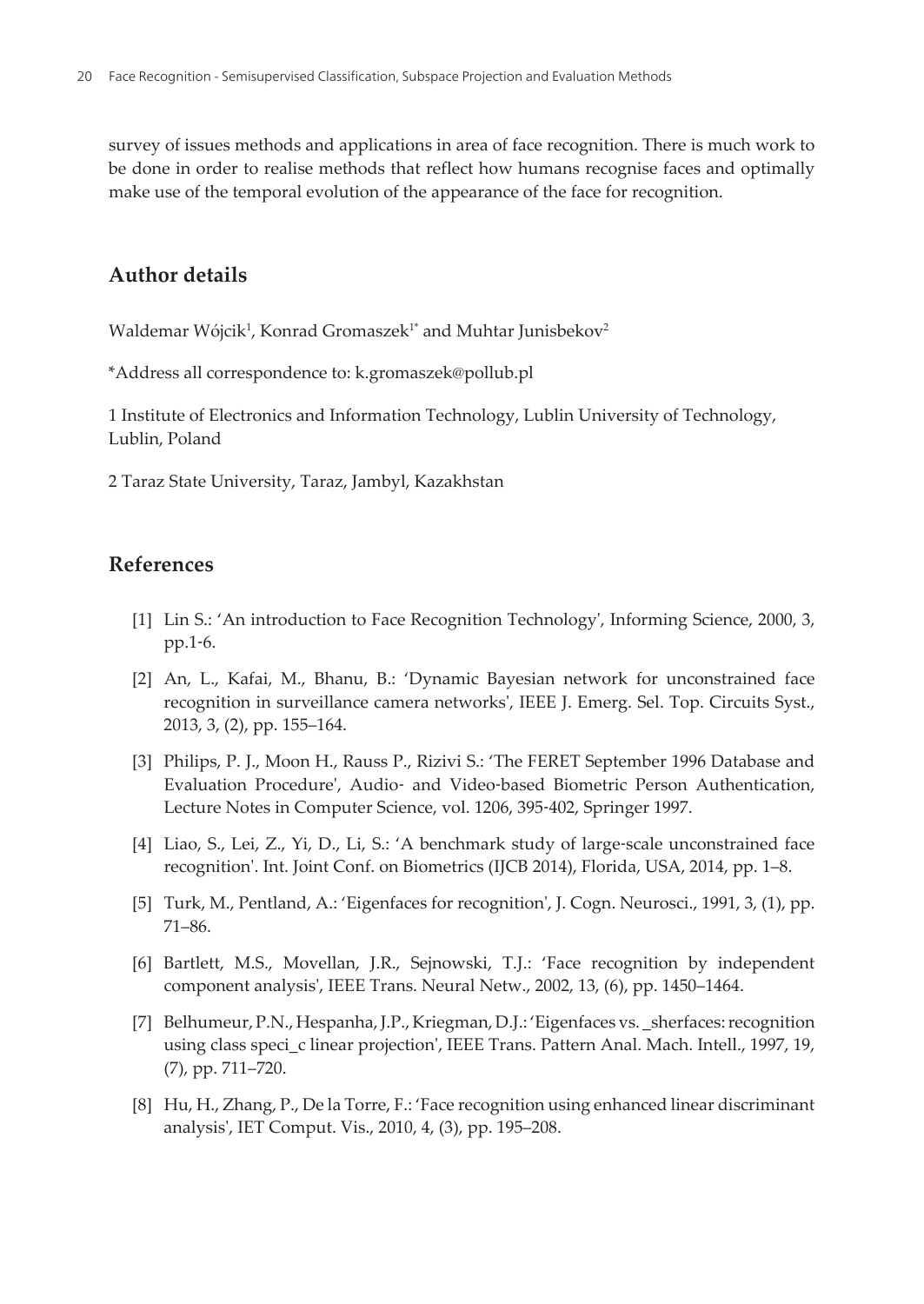- <span id="page-14-0"></span>[9] Yang, J., Zhang, D., Frangi, A.F., Yang, J.-Y.: 'Two-dimensional PCA: a new approach to appearance‐based face representation and recognition', IEEE Trans. Pattern Anal. Mach. Intell., 2004, 26, (1), pp. 131–137.
- [10] Naseem, I., Togneri, R., Bennamoun, M.: 'Linear regression for face recognition', IEEE Trans. Pattern Anal. Mach. Intell., 2010, 32, (11), pp. 2106–2112.
- [11] Lu, J., Plataniotis, K.N., Venetsanopoulos, A.N.: 'Face recognition using kernel direct discriminant analysis algorithms', IEEE Trans. Neural Netw., 2003, 14, (1), pp. 117–126.
- [12] He, X., Yan, S., Hu, Y., Niyogi, P., Zhang, H.‐J.: 'Face recognition using Laplacian faces', IEEE Trans. Pattern Anal. Mach. Intell., 2005, 27, (3), pp. 328–340.
- [13] Perlibakas, V.: 'Distance measures for PCA-based face recognition', Pattern Recognit. Lett., 2004, 25, (6), pp. 711–724.
- [14] Kim, K.I., Jung, K., Kim, H.J.: 'Face recognition using kernel principal component analysis', IEEE Signal Process. Lett., 2002, 9, (2), pp. 40–42.
- [15] Bach, F., Jordan, M.: 'Kernel independent component analysis', J. Mach. Learn. Res., 2003, 3, pp. 1–48.
- [16] Ji, S., Ye, J.: 'Generalized linear discriminant analysis: a uni\_ed framework and ef\_cient model selection', IEEE Trans. Neural Netw., 2008, 9, (10), pp. 1768–1782.
- [17] Roweis, S., Saul, L.: 'Nonlinear dimensionality reduction by locally linear embedding', Science, 2000, 290, (5500), pp. 2323–2326.
- [18] Xiaofei, H., Partha, N.: 'Locality preserving projections'. Int. Conf. on Advances in Neural Information Processing Systems (NIPS'03), 2003, pp. 153–161.
- [19] Ahonen, T., Hadid, A., Pietikäinen, M.: 'Face description with local binary patterns: application to face recognition', IEEE Trans. Pattern Anal. Mach. Intell., 2006, 28, (12), pp. 2037–2041.
- [20] Suruliandi, A., Meena, K., Reena, R.R.: 'Local binary pattern and its derivatives for face recognition', IET Comput. Vis., 2012, 6, (5), pp. 480–488.
- [21] Zhang, B., Shan, S., Chen, X., Gao, W.: 'Histogram of Gabor phase patterns (HGPP): a novel object representation approach for face recognition', IEEE Trans. Image Process., 2007, 16, (1), pp. 57–68.
- [22] Yang, B., Chen, S.: 'A comparative study on local binary pattern (LBP) based face recognition: LBP histogram versus LBP image', Neurocomputing, 2013, 22, pp. 620– 627.
- [23] Zhang, B., Gao, Y., Zhao, S., Liu, J.: 'Local derivative pattern versus local binary pattern: face recognition with high-order local pattern descriptor', IEEE Trans. Image Process., 2010, 19, (2), pp. 533–544.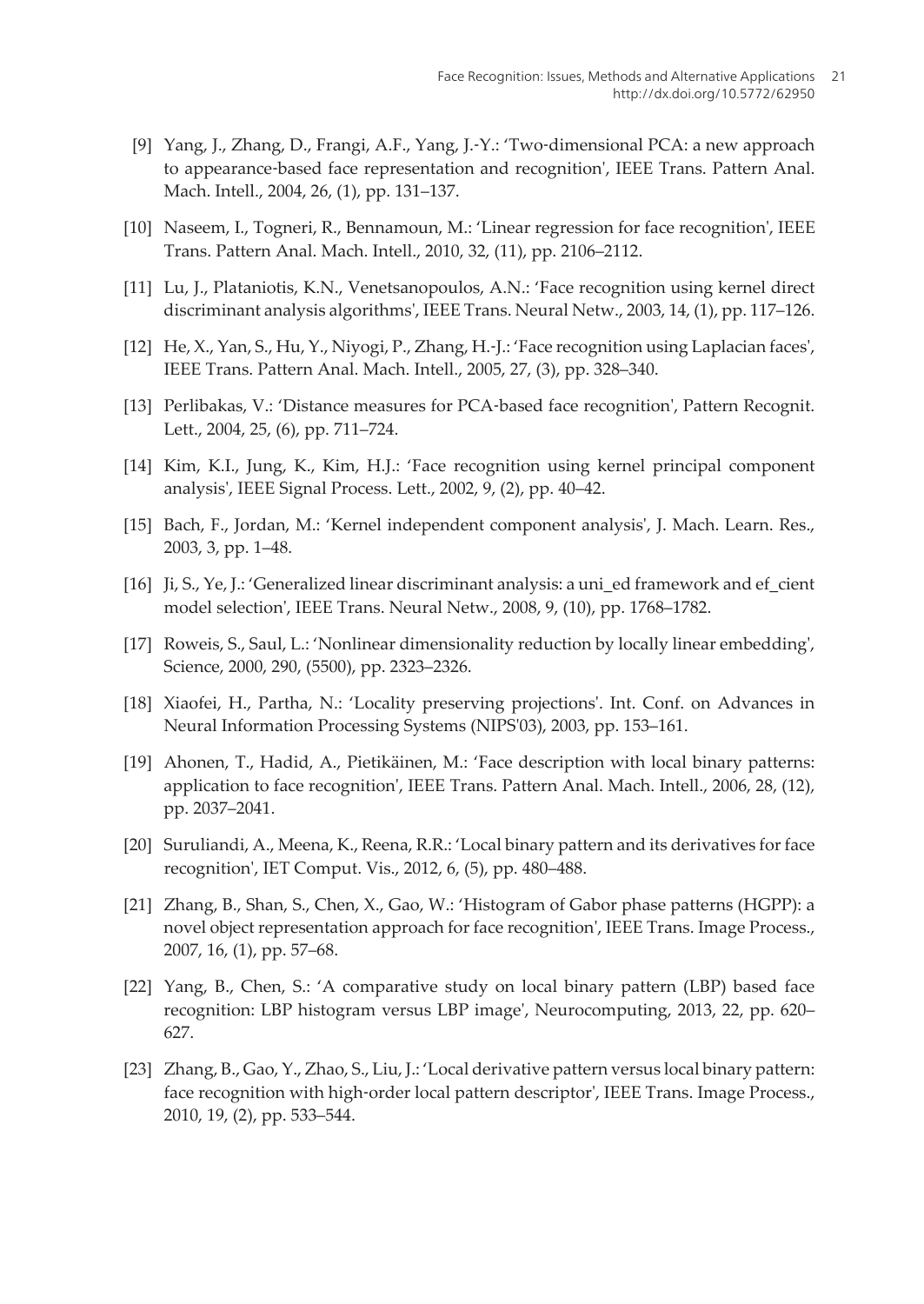- <span id="page-15-0"></span>[24] Cevikalp, H., Neamtu, M., Wilkes, M., Barkana, A.: 'Discriminative common vectors for face recognition', IEEE Trans. Pattern Anal. Mach. Intell., 2005, 27, (1), pp. 4–13.
- [25] Jing, X.‐Y., Yao, Y.‐F., Yang, J.‐Y., Zhang, D.: 'A novel face recognition approach based on kernel discriminative common vectors (KDCV) feature extraction and RBF neural network', Neurocomputing, 2008, 71, pp. 3044–3048.
- [26] Wen, Y.: 'An improved discriminative common vectors and support vector machine based face recognition approach', Expert Syst. Appl., 2012, 39, (4), pp. 4628–4632.
- [27] Kokiopoulou, E., Saad, Y.: 'Orthogonal neighborhood preserving projections: a projection based dimensionality reduction technique', IEEE Trans. Pattern Anal. Mach. Intell., 2007, 29, (12), pp. 2143–2156.
- [28] [Yanwei, P., Lei, Z., Zhengkai, L., Nenghai, Y., Houqiang, L.: 'Neighborhood preserving projections (NPP): a novel linear dimension reduction method', Lect. Notes Comput. Sci., 2005, 3644, pp. 117–125.
- [29] Prabhu, U., Jingu, H., Marios, S.: 'Unconstrained pose-invariant face recognition using 3D generic elastic models', IEEE Trans. Pattern Anal. Mach. Intell., 2011, 33, (10), pp. 1952–1961.
- [30] Qiao, L., Chena, S., Tan, X.: 'Sparsity preserving projections with applications to face recognition', Pattern Recognit., 2010, 43, (1), pp. 331–341.
- [31] Jiwen, L., Yap‐Peng, T.: 'Regularized locality preserving projections and its extensions for face recognition', IEEE Trans. Syst. Man Cybern. B, Cybern., 2009, 40, (3), pp. 1083– 4419.
- [32] Lu, J., Plataniotis, K.N., Venetsanopoulos, A.N., Stan, Z.L.: 'Ensemble‐based discrimi‐ nant learning with boosting for face recognition', IEEE Trans. Neural Netw., 2006, 17, (1), pp. 166–178.
- [33] Abeer, A.M., Woo, W.L., Dlay, S.S.: 'Multi-linear neighborhood preserving projection for face recognition', Pattern Recognit., 2014, 47, (2), pp. 544–555.
- [34] Hassaballah M., Aly S.: 'Face recognition: challenges, achievements and future directions', IET Computer Vision, 2015, Vol. 9, Iss. 4, pp. 614–626.
- [35] Lu, H., Plataniotis, K.N., Venetsanopoulos, A.N.: 'A survey of multilinear subspace learning for tensor data', Pattern Recognit., 2011, 44, (7), pp. 1540–1551.
- [36] Pang, S., Kim, D., Bang, S.Y.: 'Face membership authentication using SVM classi\_cation tree generated by membership-based LLE data partition', IEEE Trans. Neural Netw., 2005, 16, (2), pp. 436–446.
- [37] Zhang, B., Zhang, H., Ge, S.: 'Face recognition by applying wavelet subband representation and kernel associative memory', IEEE Trans. Neural Netw., 2004, 15, pp. 166– 177.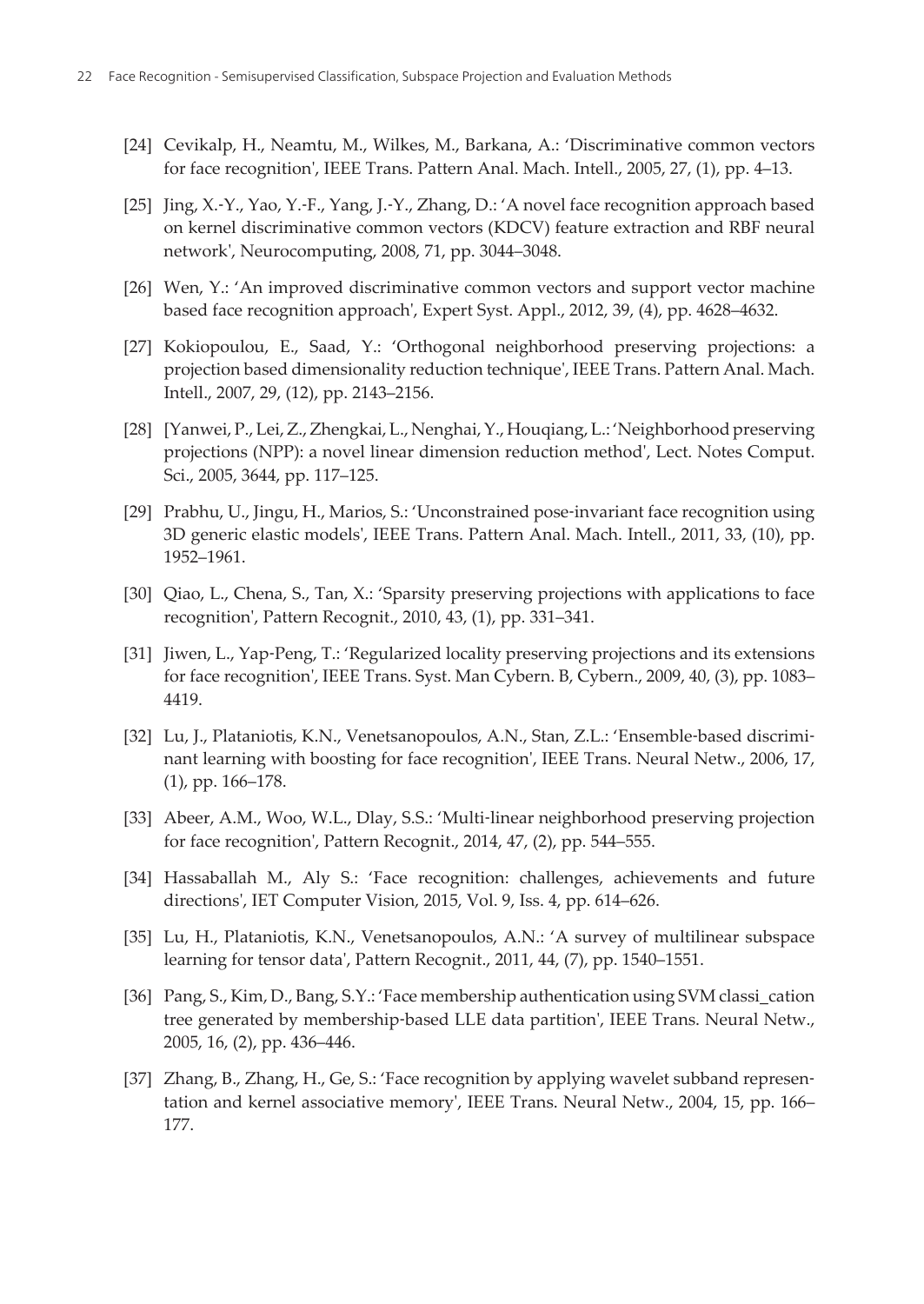- <span id="page-16-0"></span>[38] Li, G., Zhang, J., Wang, Y., Freeman, W.J.: 'Face recognition using a neural network simulating olfactory systems', Lect. Notes Comput. Sci., 2006, 3972, pp. 93–97.
- [39] Zhou, W., Pu, X., Zheng, Z.: 'Parts‐based holistic face recognition with RBF neural networks', Lect. Notes Comput. Sci., 2006, 3972, pp. 110–115.
- [40] Park, C., Ki, M., Namkung, J., Paik, J.K.: 'Multimodal priority veri cation of face and speech using momentum back‐propagation neural network', Lect. Notes Comput. Sci., 2006, 3972, pp. 140–149.
- [41] Bhavin, J.S., Martin, D.L.: 'Face recognition using localized features based on nonnegative sparse coding', Mach. Vis. Appl., 2007, 18, (2), pp. 107–122.
- [42] Jiwen, L., Yap-Peng, T., Gang, W.: 'Discriminative multimanifold analysis for face recognition from a single training sample per person', IEEE Trans. Pattern Anal. Mach. Intell., 2013, 35, (1), pp. 39–51.
- [43] Singh, R., Vatsa, M., Noore, A.: 'Face recognition with disguise and single gallery images', Image Vis. Comput., 2009, 72, (3), pp. 245–257.
- [44] Gu, W., Xiang, C., Venkatesh, Y., Huang, D., Lin, H.: 'Facial expression recognition using radial encoding of local Gabor features and classi\_er synthesis', Pattern Recognit., 2012, 45, (1), pp. 80–91.
- [45] Serrano, S., Diego, I., Conde, C., Cabello, E.: 'Recent advances in face biometrics with Gabor wavelets: a review', Pattern Recognit. Lett., 2010, 31, (5), pp. 372–381.
- [46] Shen, L., Bai, L.: 'A review on Gabor wavelets for face recognition', Pattern Anal. Appl., 2006, 9, (2–3), pp. 273–292.
- [47] Zhang, W.C., Shan, S.G., Chen, X.L., Gao, W.: 'Are Gabor phases really useless for face recognition?', Int. J. Pattern Anal. Appl., 2009, 12, (3), pp. 301–307.
- [48] Zhao, S., Gao, Y., Zhang, B.: 'Gabor feature constrained statistical model for ef\_cient landmark localization and face recognition', Pattern Recognit. Lett., 2009, 30, (10), pp. 922–930.
- [49] Kanan, H., Faez, K.: 'Recognizing faces using adaptively weighted sub‐Gabor array from a single sample image per enrolled subject', Image Vis. Comput., 2010, 28, (3), pp. 438–448.
- [50] Yu, L., He, Z., Cao, Q.: 'Gabor texture representation method for face recognition using the Gamma and generalized Gaussian models', Image Vis. Comput., 2010, 28, (1), pp. 177–187.
- [51] Nanni, L., Maio, D.: 'Weighted sub‐Gabor for face recognition', Pattern Recognit. Lett., 2007, 28, (4), pp. 487–492.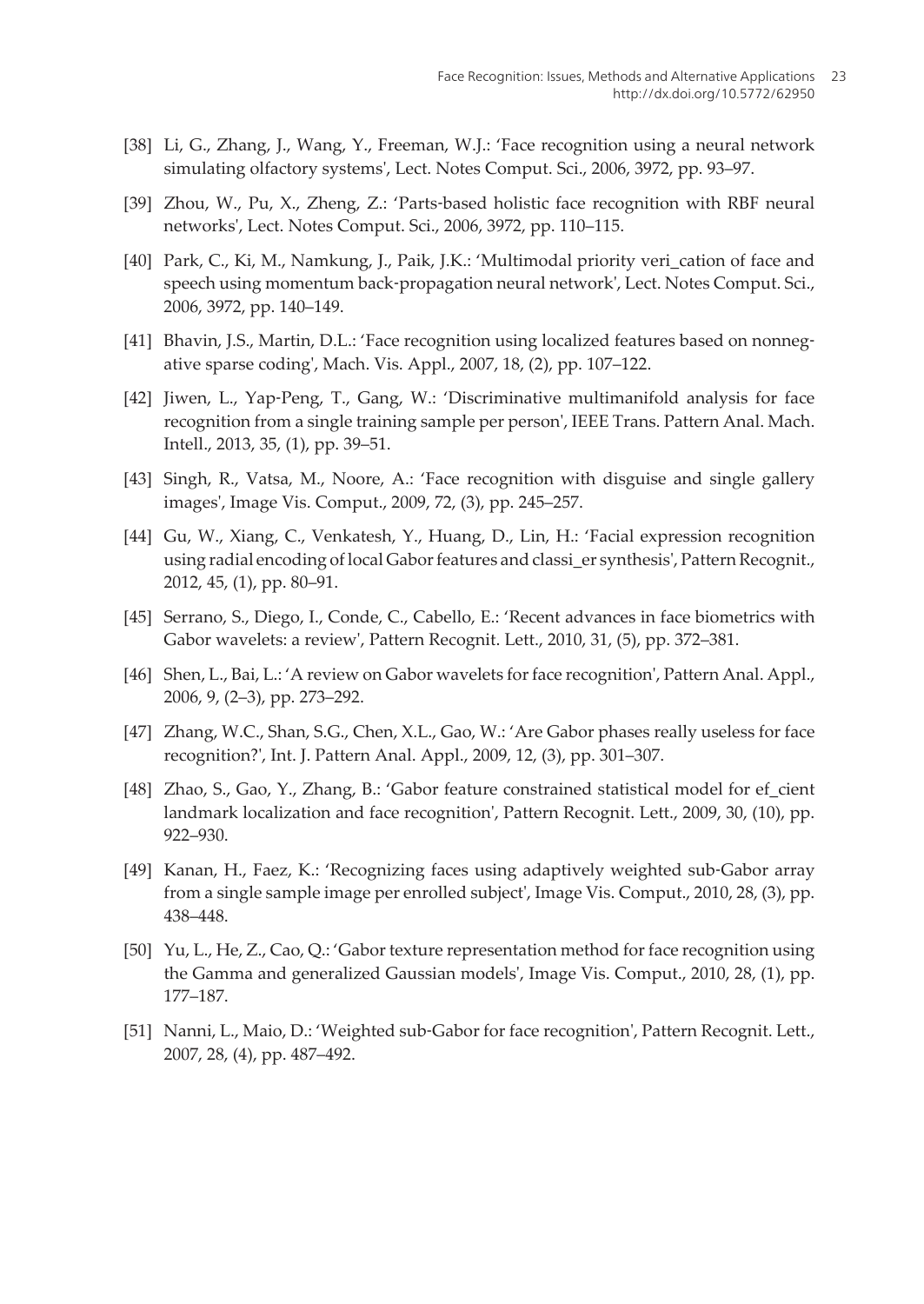- <span id="page-17-0"></span>[52] Zhao, Z.‐S., Zhang, L., Zhao, M., Hou, Z.‐G., Zhang, C.‐S.: 'Gabor face recognition by multi-channel classi\_er fusion of supervised kernel manifold learning', Neurocomputing, 2012, 97, pp. 398–404.
- [53] Zhang, B., Shan, S., Chen, X., Gao, W.: 'Histogram of Gabor phase patterns: a novel object representation approach for face recognition', IEEE Trans. Image Process., 2007, 16, (1), pp. 57–68.
- [54] Xie, S., Shan, S., Chen, X., Chen, J.: 'Fusing local patterns of Gabor magnitude and phase for face recognition', IEEE Trans. Image Process., 2010, 19, (5), pp. 1349–1361.
- [55] Xu, Y., Li, Z., Pan, J.‐S., Yang, J.‐Y.: 'Face recognition based on fusion of multi‐resolution Gabor features', Neural Comput. Appl., 2013, 23, (5), pp. 1251–1256.
- [56] Chai, Z., Sun, Z., Mndez‐Vzquez, H., He, R., Tan, T.: 'Gabor ordinal measures for face recognition', IEEE Trans. Inf. Forensics Sec., 2014, 9, (1), pp. 14–26.
- [57] Liu, C., Wechsler, H.: 'Gabor feature based classi\_cation using the enhanced \_sher linear discriminant model for face recognition', IEEE Trans. Image Process., 2002, 11, (4), pp. 467–476.
- [58] Liu, C., Wechsler, H.: 'Independent component analysis of Gabor features for face recognition', IEEE Trans. Neural Netw., 2003, 14, (4), pp. 919–928.
- [59] Ren, C.‐X., Dai, D.‐Q., Li, X., Lai, Z.‐R.: 'Band‐reweighed Gabor kernel embedding for face image representation and recognition', IEEE Trans. Image Process., 2014, 32, (2), pp. 725–740.
- [60] Yang, M., Zhang, L., Shiu, S., Zhang, D.: 'Gabor feature based robust representation and classi\_cation for face recognition with Gabor occlusion dictionary', Pattern Recognit., 2013, 46, (7), pp. 1865–1878.
- [61] Serrano, A., de Diego, I., Conde, C., Cabello, E.: 'Analysis of variance of Gabor \_lter banks parameters for optimal face recognition', Pattern Recognit. Lett., 2011, 32, (15), pp. 1998–2008.
- [62] Perez, C., Cament, L., Castillo, L.E.: 'Methodological improvement on local Gabor face recognition based on feature selection and enhanced Borda count', Pattern Recognit., 2011, 44, (4), pp. 951–963.
- [63] Oh, J., Choi, S., Kimc, C., Cho, J., Choi, C.: 'Selective generation of Gabor features for fast face recognition on mobile devices', Pattern Recognit. Lett., 2013, 34, (13), pp. 1540– 1547.
- [64] Choi, W.‐P., Tse, S.‐H., Wong, K.‐W., Lam, K.‐M.: 'Simpli\_ed Gabor wavelets for human face recognition', Pattern Recognit., 2008, 41, (3), pp. 1186–1199.
- [65] Chen, J., Shan, S., He, C., et al.: 'WLD: a robust local image descriptor', IEEE Trans. Pattern Anal. Mach. Intell., 2010, 32, (9), pp. 1705–1720.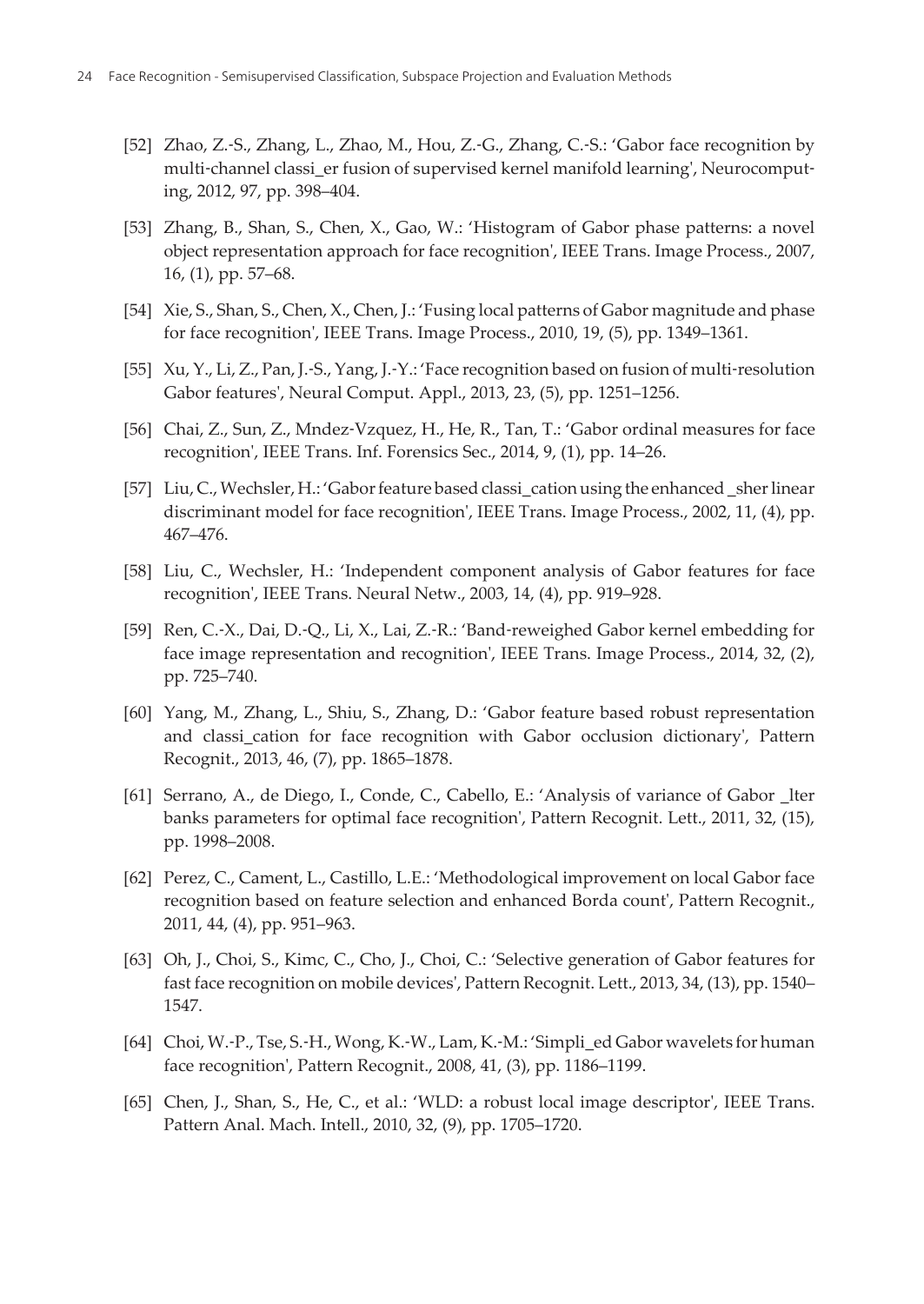- <span id="page-18-0"></span>[66] Jabid, T., Kabir, M., Chae, O.: 'Facial expression recognition using local directional pattern (LDP)'. IEEE Int. Conf. on Image Processing (ICIP), Hong Kong, China, 2010, pp. 1605–1608.
- [67] Bereta, M., Karczmarek, P., Pedrycz, W., Reformat, M.: 'Local descriptors in application to the aging problem in face recognition', Pattern Recognit., 2013, 46, (10), pp. 2634– 2646.
- [68] Bereta, M., Pedrycz, W., Reformat, M.: 'Local descriptors and similarity measures for frontal face recognition: a comparative analysis', J. Vis. Commun. Image Represent., 2013, 24, (8), pp. 1213–1231.
- [69] Cao, Z., Yin, Q., Tang, X., Sun, J.: 'Face recognition with learning-based descriptor'. IEEE Conf. on Computer Vision and Pattern Recognition, San Francisco, CA, USA, 2010, pp. 2707–2714.
- [70] Farajzadeh, N., Faez, K., Pan, G.: 'Study on the performance of moments as invariant descriptors for practical face recognition systems', IET Comput. Vis., 2011, 4, (4), pp. 272–285.
- [71] Lei, Z., Pietikäinen, M., Stan, Z.L.: 'Learning discriminant face descriptor', IEEE Trans. Pattern Anal. Mach. Intell., 2014, 36, (2), pp. 289–302.
- [72] Ira, K.‐S., Ronen, B.: '3D face reconstruction from a single image using a single reference face shape', IEEE Trans. Pattern Anal. Mach. Intell., 2011, 33, (2), pp. 394–405.
- [73] Bowyer, K., Chang, K.P., Flynn, P.: 'A survey of approaches and challenges in 3D and multi-modal 3D + 2D face recognition', Comput. Vis. Image Underst., 2006, 101, (1), pp. 1–15.
- [74] Blanz, V., Vetter, T.: 'Face recognition based on \_tting a 3D morphable model', IEEE Trans. Pattern Anal. Mach. Intell., 2003, 25, (9), pp. 1063–1074.
- [75] Zhang, L., Samaras, D.: 'Face recognition from a single training image under arbitrary unknown lighting using spherical harmonics', IEEE Trans. Pattern Anal. Mach. Intell., 2006, 28, (3), pp. 351–363.
- [76] Passalis, G., Panagiotis, P., Theoharis, T., Kakadiaris, I.A.: 'Using facial symmetry to handle pose variations in real‐world 3D face recognition', IEEE Trans. Pattern Anal. Mach. Intell., 2011, 33, (10), pp. 1938–1951.
- [77] Lei, Y., Bennamoun, M., El-Sallam, A.: 'An ef\_cient 3D face recognition approach based on the fusion of novel local low‐level features', Pattern Recognit., 2013, 46, (1), pp. 24– 37.
- [78] Drira, H., Ben Amor, B., Srivastava, A., Daoudi, M., Slama, R.: '3D face recognition under expressions, occlusions and pose variations', IEEE Trans. Pattern Anal. Mach. Intell., 2013, 35, (9), pp. 2270–2283.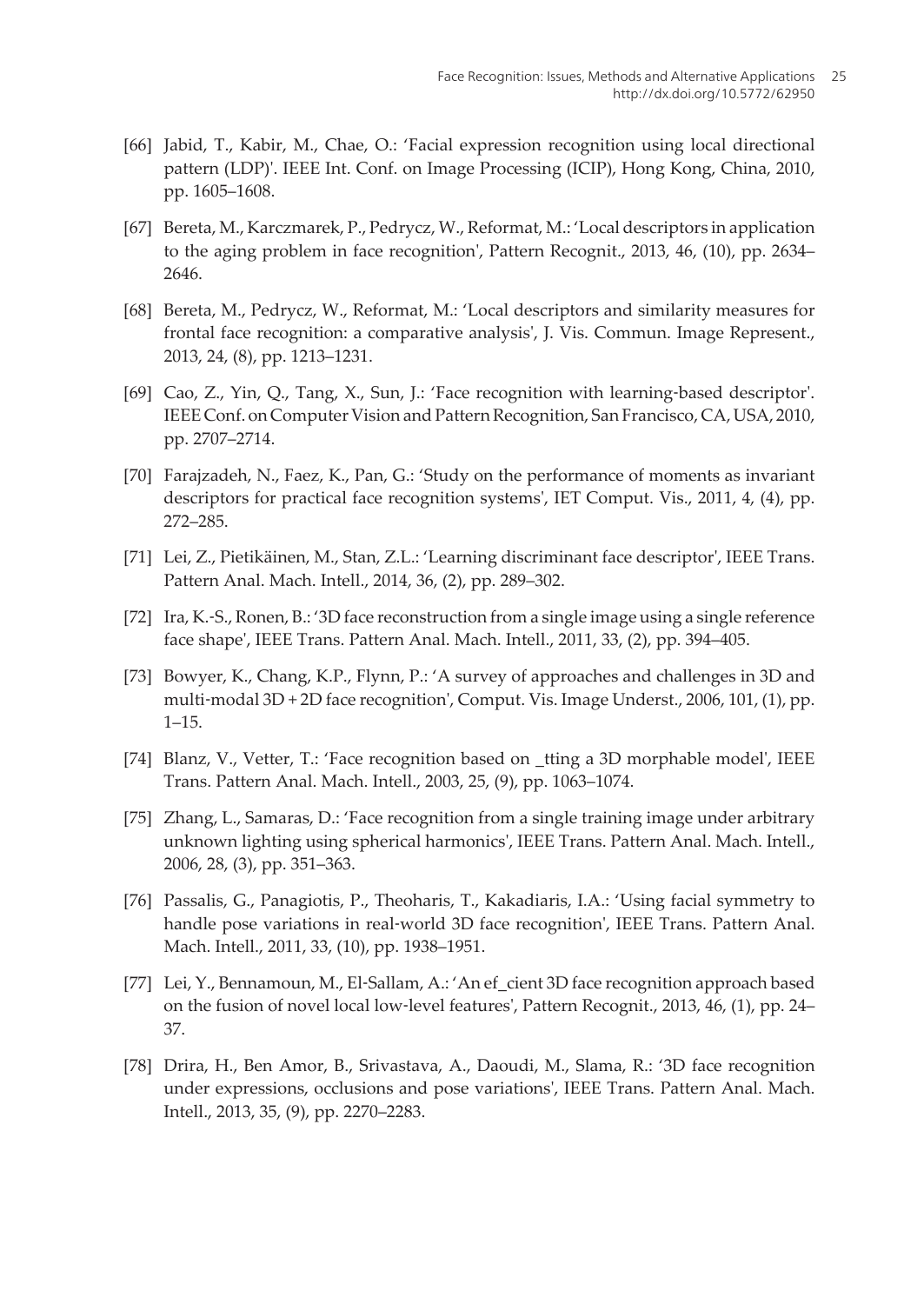- <span id="page-19-0"></span>[79] Lei, Y., Bennamoun, M., Hayat, M., Guo, Y.: 'An ef\_cient 3D face recognition approach using local geometrical signatures', Pattern Recognit., 2014, 47, (2), pp. 509–524.
- [80] Andrea, F.A., Michele, N., Daniel, R., Gabriele, S.: '2D and 3D face recognition: a survey', Pattern Recognit. Lett., 2007, 28, (14), pp. 1885–1906.
- [81] Cai, L., Da, F.: 'Estimating inter-personal deformation with multi-scale modelling between expression for three-dimensional face recognition', IET Comput. Vis., 2012, 6, (5), pp. 468–479.
- [82] Chen, Q., Yao, J., Cham, W.K.: '3D model-based pose invariant face recognition from multiple views', IET Comput. Vis., 2007, 1, (1), pp. 25–34.
- [83] Lu, X., Jain, A.K.: 'Matching 2.5D face scans to 3D models', IEEE Trans. Pattern Anal. Mach. Intell., 2006, 28, (1), pp. 31–43.
- [84] Al-Osaimi, F., Bennamoun, M., Mian, A.: 'An expression deformation approach to nonrigid 3D face recognition', Int. J. Comput. Vis., 2009, 81, (3), pp. 302–316.
- [85] Bronstein, A.M., Bronstein, M.M., Kimmel, R.: 'Three‐dimensional face recognition', Int. J. Comput. Vis., 2005, 64, (1), pp. 5–30.
- [86] Chang, K., Bowyer, K., Flynn, P.: 'An evaluation of multimodal 2D + 3D face biometrics', IEEE Trans. Pattern Anal. Mach. Intell., 2005, 27, (4), pp. 619–624.
- [87] Marin‐Jimenez, M., Zisserman, A., Eichner, M., Ferrari, V.: 'Detecting people looking at each other in videos', Int. J. Comput. Vis., 2014, 106, (3), pp. 282–296.
- [88] O'Toole, A., Harms, J., Snow, S., Hurst, D., Pappas, M., Abdi, H.: 'A video database of moving faces and people', IEEE Trans. Pattern Anal. Mach. Intell., 2005, 27, (5), pp. 812– 816.
- [89] Poh, N., Chan, C.H., Kittler, J., et al.: 'An evaluation of video-to-video face veri\_cation', IEEE Trans. Inf. Forensics Sec., 2010, 24, (8), pp. 781–801.
- [90] Best-Rowden, L., Klare, B., Klontz, J., Jain, A.: 'Video-to-video face matching: establishing a baseline for unconstrained face recognition'. Biometrics: Theory, Applications and Systems (BTAS), Washington DC, USA, 2013.
- [91] Barr, J., Boyer, K., Flynn, P., Biswas, S.: 'Face recognition from video: a review', Int. J. Pattern Recognit. Artif. Intell., 2012, 26, (5), pp. 53–74.
- [92] Zhang, Y., Martinez, A.: 'A weighted probabilistic approach to face recognition from multiple images and video sequences', Image Vis. Comput., 2006, 24, (6), pp. 626–638.
- [93] Cevikalp, H., Triggs, B.: 'Face recognition based on image sets'. IEEE Int. Conf. Computer Vision and Pattern Recognition (CVPR'10), San Francisco, CA, USA, 2010, pp. 2567–2573.
- [94] Cui, Z., Chang, H., Shan, S., Ma, B., Chen, X.: 'Joint sparse representation for videobased face recognition', Neurocomputing, 2014, 135, (5), pp. 306–312.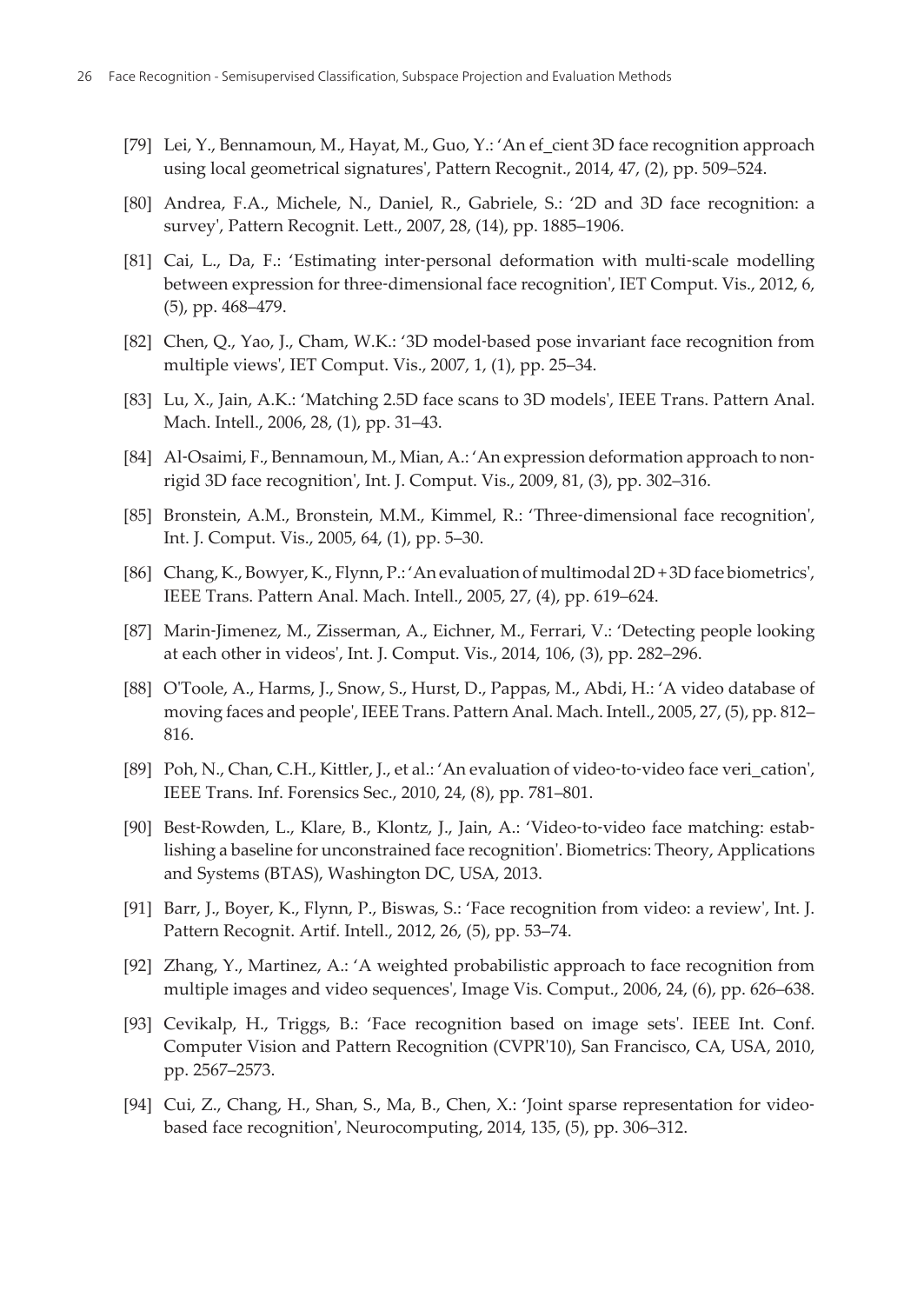- <span id="page-20-0"></span>[95] Anil, K., Arun, A., Karthik, N.: 'Introduction to biometrics' (Springer, New York, USA, 2011.
- [96] Phillips, P.J., Flynn, P.J., Scruggs, T., et al.: 'Overview of the face recognition grand challenge'. IEEE Conf. Computer Vision and Pattern Recognition, San Diego, CA, USA, 2005, pp. 947–954.
- [97] Stan, Z.L., Jain, A.: 'Handbook of face recognition' (Springer, New York, USA, 2005).
- [98] Kamgar‐Parsi, B., Lawson, W., Kamgar‐Parsi, B.: 'Toward development of a face recognition system for watchlist surveillance', IEEE Trans. Pattern Anal. Mach. Intell., 2011, 33, (10), pp. 1925–1937.
- [99] Ortiz, E., Becker, B.: 'Face recognition for web-scale datasets', Comput. Vis. Image Underst., 2013, 108, pp. 153–170.
- [100] Ozkana, D., Duygulu, P.: 'Interesting faces: a graph‐based approach for finding people in news', Pattern Recognit., 2010, 43, (5), pp. 1717–1735.
- [101] Pinto, N., Stone, Z., Zickler, T., Cox, D.: 'Scaling up biologically‐inspired computer vision: a case study in unconstrained face recognition on Facebook'. IEEE Computer Vision and Pattern Recognition, Workshop on Biologically Consistent Vision, Colorado Springs, USA, 2011, pp. 35–42.
- [102] Best-Rowden, L., Han, H., Otto, C., Klare, B., Jain, A.: 'Unconstrained face recognition: identifying a person of interest from a media collection'. Technical Report, Technical Report MSU‐CSE‐14‐1, Michigan State University, 2014.
- [103] Introna, L., Wood, D.: 'Picturing algorithmic surveillance: the politics of facial recognition systems', Surveillance Soc., 2004, 2, (2/3), pp. 177–198.
- [104] Han, H., Klare, B., Bonnen, K., Jain, A.: 'Matching composite sketches to face photos: a component‐based approach', IEEE Trans. Inf. Forensics Sec., 2013, 8, (1), pp. 191–204.
- [105] Gao, X., Zhong, J., Tian, C.: 'Sketch synthesis algorithm based on E‐Hmm and selective ensemble', IEEE Trans. Circuits Syst. Video Technol., 2008, 18, (4), pp. 487–496.
- [106] Tang, X., Wang, X.: 'Face photo-sketch synthesis and recognition', IEEE Trans. Pattern Anal. Mach. Intell., 2009, 31, (11), pp. 1955–1967.
- [107] Tang, X., Wang, X.: 'Face sketch recognition', IEEE Trans. Circuits Syst. Video Technol., 2004, 14, (1), pp. 50–57.
- [108] Brendan, F.K., Zhifeng, L., Anil, K.J.: 'Matching forensic sketches to mug shot photos', IEEE Trans. Pattern Anal. Mach. Intell., 2011, 33, (3), pp. 639–646.
- [109] Klum, S., Han, H., Jain, A., Klare, B.: 'Sketch based face recognition: forensic vs. composite sketches'. Sixth IAPR Int. Conf. Biometrics (ICB'13), Madrid, Spain, 2013, pp. 1–8.